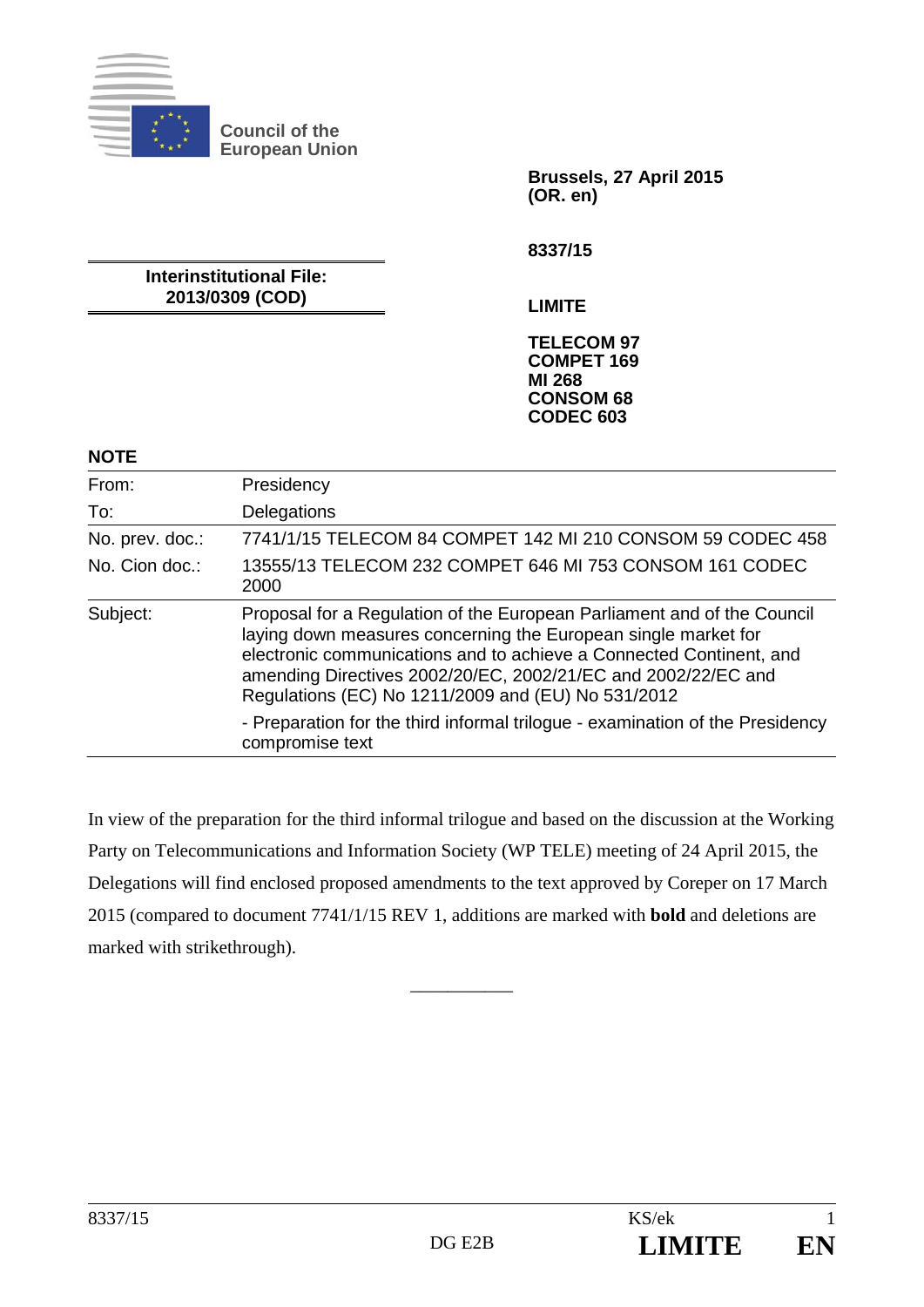### Proposal for a

# REGULATION OF THE EUROPEAN PARLIAMENT AND OF THE COUNCIL

laying down measures concerning open internet and amending Regulation (EU) No 531/2012 of the European Parliament and of the Council of 13 June 2012 on roaming on public mobile communications networks within the Union

(Text with EEA relevance)

# THE EUROPEAN PARLIAMENT AND THE COUNCIL OF THE EUROPEAN UNION,

Having regard to the Treaty on the Functioning of the European Union, and in particular Article 114 thereof,

Having regard to the proposal from the European Commission,

After transmission of the draft legislative act to the national Parliaments,

Having regard to the opinion of the European Economic and Social Committee<sup>1</sup>,

Having regard to the opinion of the Committee of the Regions<sup>2</sup>,

Acting in accordance with the ordinary legislative procedure,

Whereas:

(1) This Regulation aims at harmonising rules on safeguarding access to open internet by ensuring end-users' right to access and distribute information and lawful content, run applications and use services of their choice, as well as by establishing common rules on traffic management which not only protect end-users but simultaneously guarantee the continued functioning of the Internet ecosystem as an engine of innovation. Reforms in the field of roaming should give end-users the confidence to stay connected when they travel in the Union, and should become over time a driver of convergent pricing and other conditions in the Union.

 **1**  $OJ C$ , , p. .

**<sup>2</sup>**  $OJ C$ , , p. .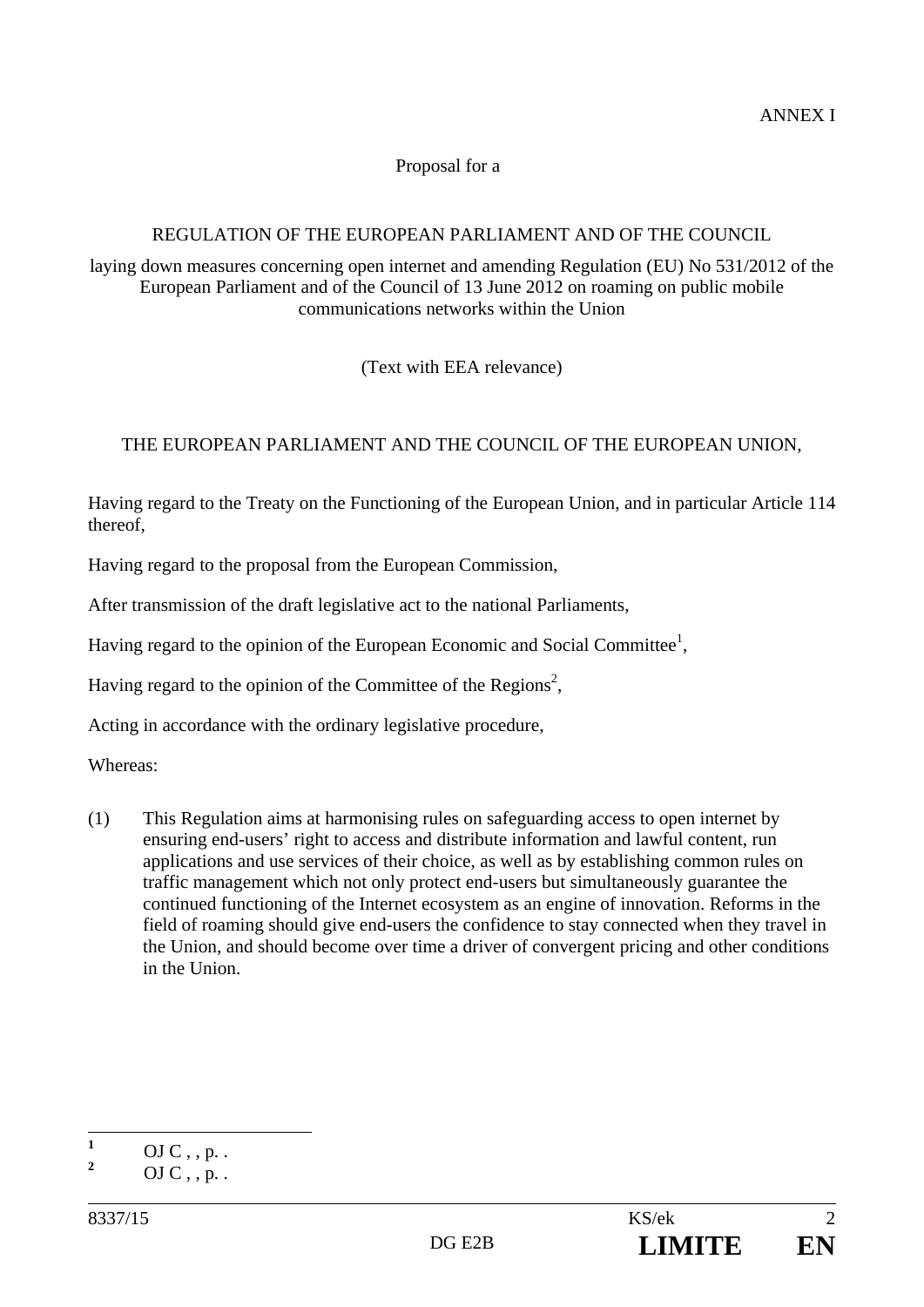- (2) The measures provided in this Regulation respect the principle of technological neutrality, that is to say they neither impose nor discriminate in favour of the use of a particular type of technology.
- (3) The internet has developed over the past decades as an open platform for innovation with low access barriers for end-users, content and application providers and internet service providers. The existing regulatory framework aims at promoting the ability of end-users to access and distribute information or run applications and services of their choice. However, a significant number of end-users are affected by traffic management practices which block or slow down specific applications. These tendencies require common rules at the Union level to maintain the open internet and to avoid fragmentation of the single market resulting from individual Member States' measures.
- (4) End-users should be free to choose between various types of terminal equipment (defined in Directive 2008/63/EC on competition in the markets in telecommunications terminal equipment) to access the internet. Providers of internet access service should not impose restrictions on the use of terminal equipment connecting to the network, in addition to those imposed by terminal equipment's manufacturers or distributors in compliance with Union law.
- (5) Internet access service is any service that provides connectivity to the internet, irrespective of the network technology and terminal equipment used by end-user. However, for reasons outside the control of internet access service providers, some end points of the internet may not always be accessible, for instance due to measures taken by public authorities. Therefore, a provider is deemed to comply with its obligation related to the offering an internet access service within the meaning of this Regulation when that service provides connectivity to substantially all end points of the internet.
- (6) In order to exercise their right set out in Article 3(1), end-users should be free to agree with providers of internet access services on tariffs with specific data volumes and speeds or on other technical or commercial characteristics of the internet access service. Such agreements, as well as commercial practices conducted by providers of internet access service, should not limit the exercise of the right set out in Article 3(1) and thus circumvent provisions of this Regulation on safeguarding internet access. Commercial practices should not, given their scale, lead to situations where end-users' choice is significantly reduced in practice. Since the right to open internet is based on end-user's choice to access preferred content and information, such practices would therefore result in undermining the essence of this right.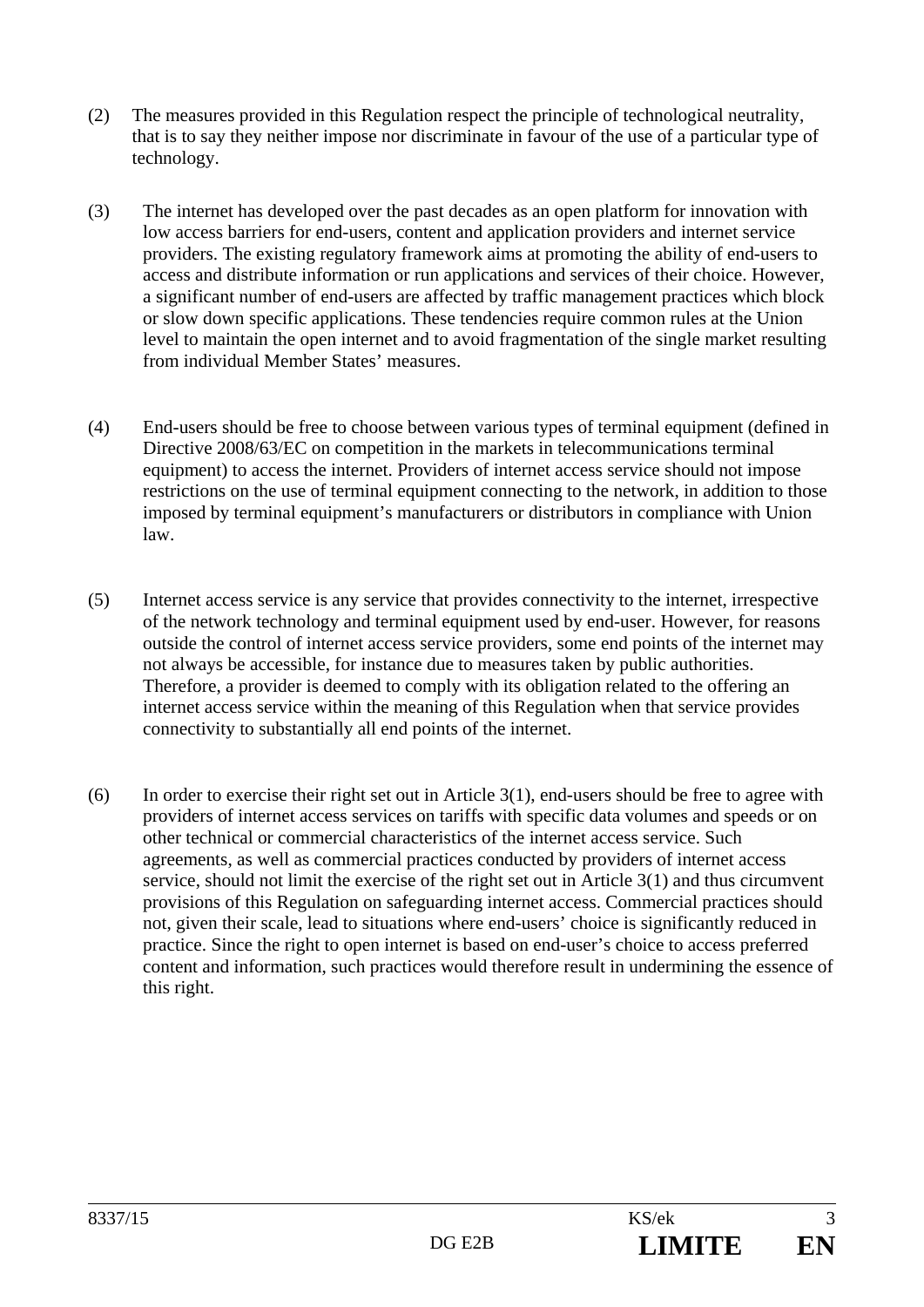- (7) There is demand on the part of content, applications and services providers, as well as on the part of end-users, for the provision of electronic communication services other than internet access services, based on specific quality of service levels. Agreements in this respect could also play an important role in the provision of services with a public interest as well as in the development of new services such as machine-to-machine communications. At the same time, such agreements should allow providers of electronic communications to the public to better balance traffic and prevent network congestion. End-users, including providers of content, applications and services**,** should therefore remain free to conclude agreements with providers of electronic communications to the public, which require specific levels of quality of service. Such services should not be offered as a replacement for internet access services, and their provision should not impair in a material manner the availability and quality of internet access services for other end-users. National regulatory authorities should ensure that providers of electronic communications to the public comply with this requirement, as set out in Article 4. In this respect, national regulatory authorities should assess whether the negative impact on the availability and quality of internet access services is material by analysing, inter alia, quality parameters such as timing and reliability parameters (latency, jitter, packet loss), levels and effects of congestion in the network, actual versus advertised speeds, performance of internet access services compared with services other than internet access services, and quality as perceived by end-users.
- (8) End-users should have rights to access their preferred content and information, to use and provide preferred services and applications, as well as terminal equipment. Reasonable traffic management contributes to an efficient use of network resources and thus also protects the freedom of internet access service providers to conduct a business. Innovation by content service and application providers should be fostered. In order to be considered reasonable, traffic management measures applied by providers of internet access services should be transparent, proportionate, non-discriminatory and should not constitute anticompetitive behaviour. The requirement for traffic management measures to be nondiscriminatory does not preclude providers of internet access services to implement traffic management measures which take into account objectively different quality of service requirements of certain traffic (for example, latency or high bandwidth). Blocking, slowing down, altering, degrading or discriminating against specific content, applications or services should be prohibited, subject to justified and defined exceptions laid down in this Regulation. Content, services and applications should be protected because of the negative impact of blocking or other restrictive measures on end-user choice and innovation. Rules against altering content, services or applications refer to a modification of the content of the communication, but do not ban non-discriminatory data compression techniques which reduce the size of a data file without any modification of the content. Such compression enables a more efficient use of scarce resources and serves the end-users' interest in reducing data volumes, increasing speed and enhancing the experience of using the content, services or applications in question.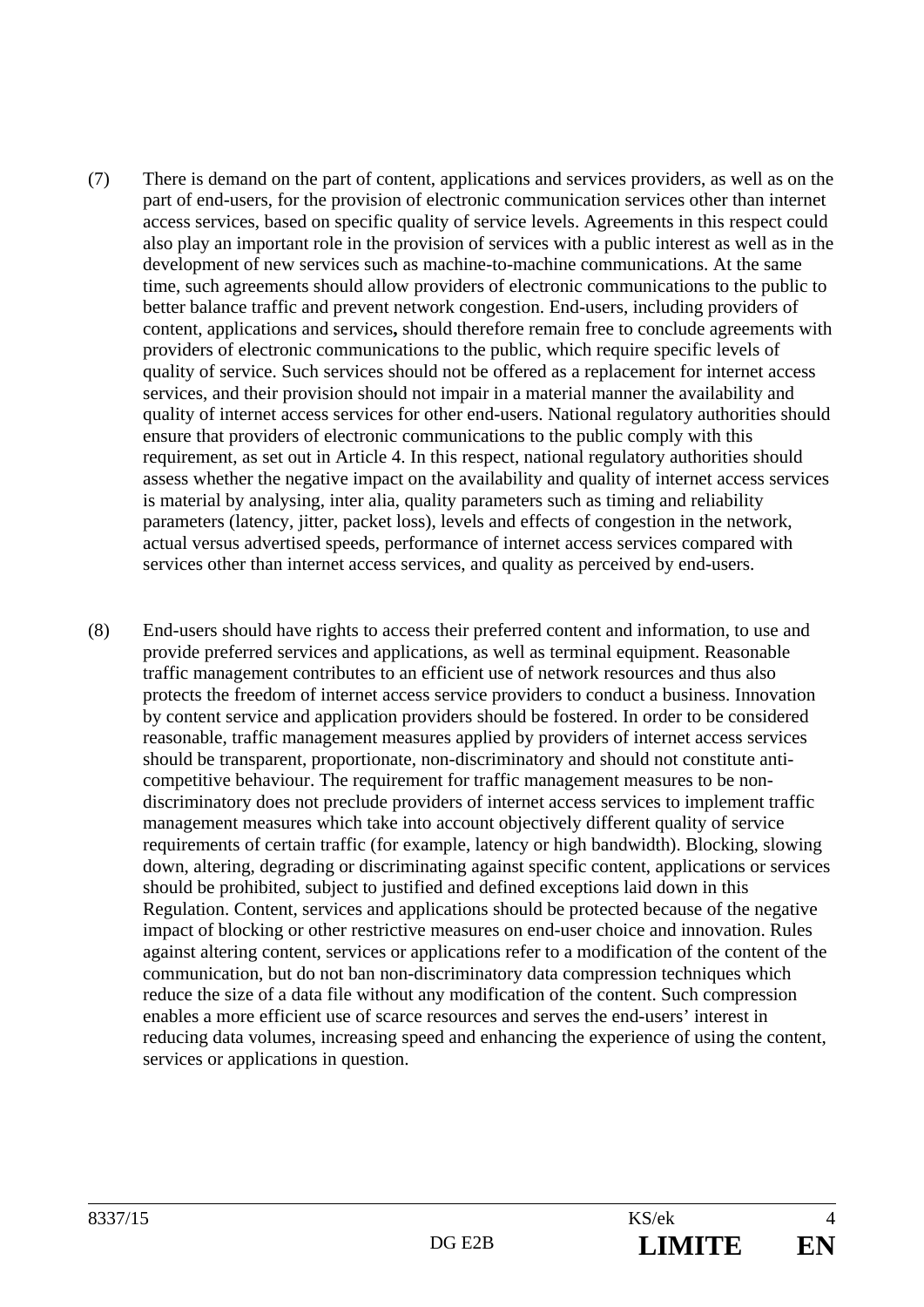(9) Providers of internet access service may be subject to legal obligations requiring, for example, blocking of specific content, applications or services. Those legal obligations should be laid down in Union or national legislation (for example, Union or national legislation related to the lawfulness of information, content, applications or services**,** or legislation related to public safety), in compliance with Union law, or they should be established in measures implementing or applying such legislation, such as national measures of general application, courts orders, decisions of public authorities vested with relevant powers**,** or other measures ensuring compliance with such legislation (for example, obligations to comply with court orders or orders by public authorities requiring to block unlawful content). The requirement to comply with Union law relates, among others, to the compliance with the requirements of the Charter of Fundamental rights of the European Union in relation to limitations of fundamental rights and freedoms. Reasonable traffic management should also allow actions to protect the integrity of the network, for instance in preventing cyber-attacks through the spread of malicious software or end-users' identity theft through spyware. In the operation of their networks, providers of internet access services should be allowed to implement reasonable traffic management measures to avoid congestion of the network. Exceptionally, more restrictive traffic management measures affecting certain categories of content, applications or services may be necessary for the purpose of preventing network congestion, i.e. situations where congestion is pending. Moreover, minimising the effects of actual network congestion should be considered reasonable provided that network congestion occurs only temporarily or in exceptional circumstances. This includes situations, especially in mobile access networks, where despite operators' efforts to ensure the most efficient use of the resources available and thus prevent congestion, demand occasionally exceeds the available capacity of the network, for example in large sport events, public demonstrations and other situations where a large number of users is trying to make use of the network at the same time.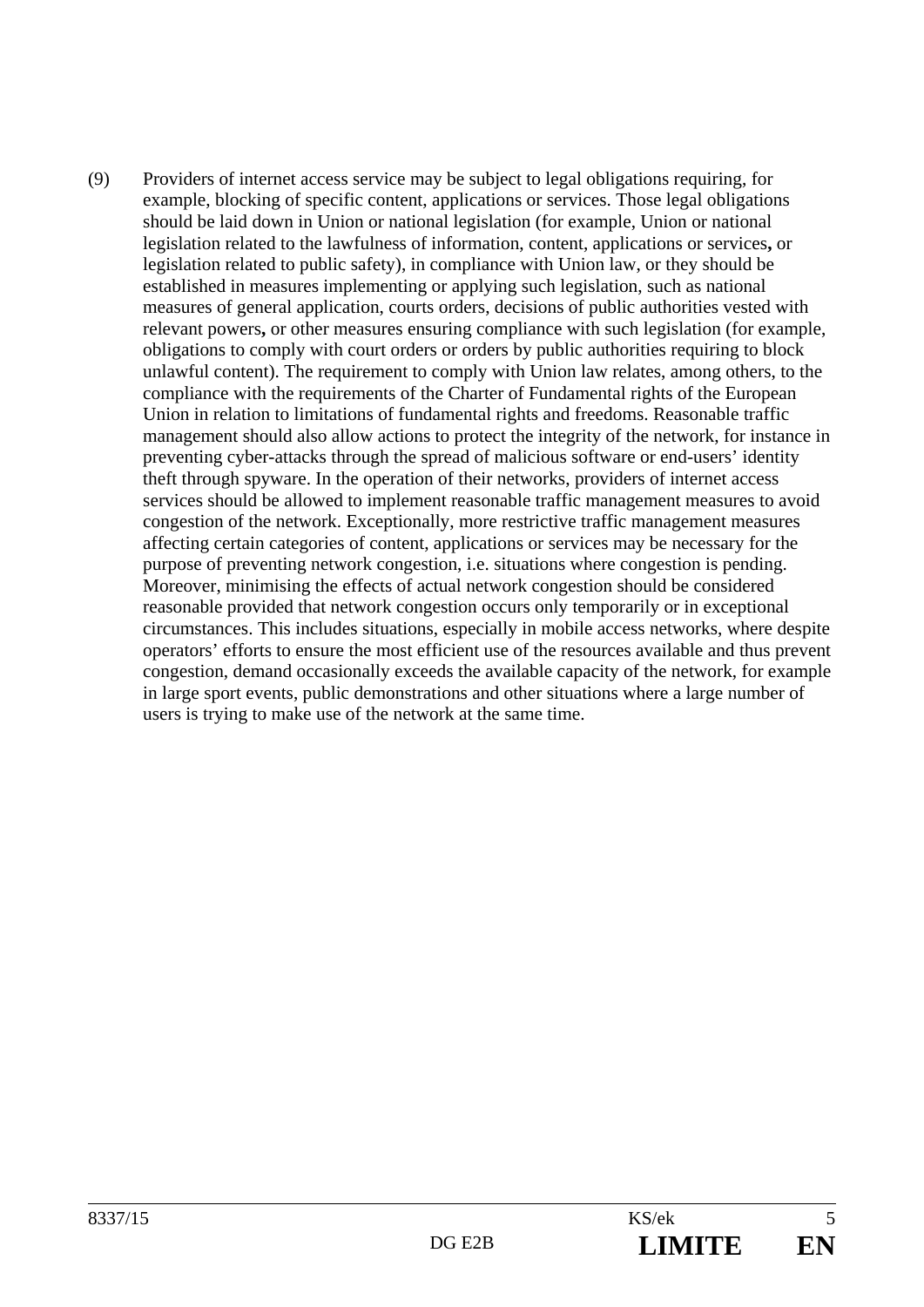- (9a) For the purposes of this Regulation, prior explicit consent should mean any freely given specific, distinct and informed indication of end-user's wishes by which the end-user signifies his unambiguous agreement to allow the provider of internet access services to prevent the transmission of unsolicited communication or to implement parental control measures. In addition, it is also important to recall that according to Article 20 of the Universal Service Directive<sup>3</sup>, contracts for services providing connection to a public communications network and/or publicly available electronic communications services should inform consumers and other end-users so requesting about, inter alia, any conditions which limit access to and/or use of services and applications. Finally, and for the purposes of giving effect to the provision requiring a prior explicit consent of the end-user for the implementation of parental control measures by the provider of the internet access services, this Regulation should be applied in accordance with national rules. Therefore, this Regulation does not affect national rules which define, for example, parental rights and obligations. In this respect, and by way of an example, the aim of parental control measures could be to prevent the access of minors to content, applications and services, such as those involving pornography or gratuitous violence, which might seriously impair minors' physical, mental or moral development.
- (10) This Regulation does not seek to regulate the lawfulness of the information, content, application or services, nor the procedures, requirements and safeguards related thereto. These matters remain thus subject to Union legislation or national legislation in compliance with Union law, including measures giving effect to such Union or national legislation (for example, court orders, administrative decisions or other measures implementing**,** applying or ensuring compliance with such legislation). If those measures prohibit end-users to access unlawful content (such as, for example, child pornography), end-users should abide by those obligations by virtue of and in accordance with that Union or national law.
- (11) National regulatory authorities play an essential role in ensuring that end-users are effectively able to exercise the right to avail of open internet access. To this end, national regulatory authorities should have monitoring and reporting obligations, and should ensure compliance of providers of electronic communications to the public with the obligation to ensure sufficient network capacity for the provision of non-discriminatory internet access services of high quality which should not be impaired by provision of services with a specific level of quality. National regulatory authorities should enforce compliance with Article 3, and should have powers to impose minimum quality of service requirements on all or individual providers of electronic communications to the public if this is necessary to prevent degradation of the quality of service of internet access services for other end-users. In doing so, national regulatory authorities should take utmost account of relevant guidance from BEREC.

 **3** Directive 2002/22/EC of the European Parliament and of the Council of 7 March 2002 on universal service and users' rights relating to electronic communications networks and services (Universal Service Directive) (OJ L OJ L 108, 24.4.2002, p. 51).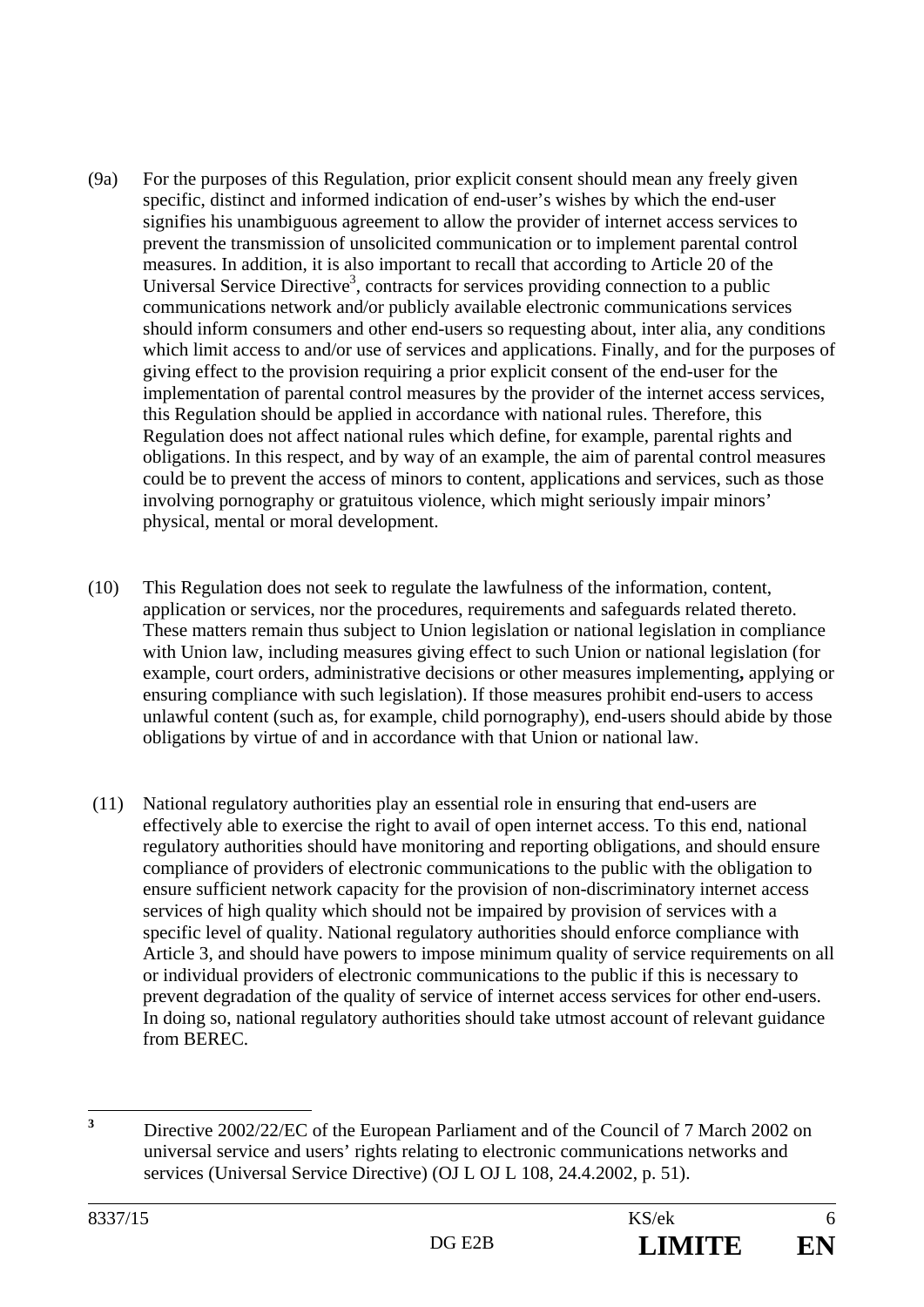- (12) The mobile communications market remains fragmented in the Union, with no mobile network covering all Member States. As a consequence, in order to provide mobile communications services to their domestic customers travelling within the Union, roaming providers have to purchase wholesale roaming services from operators in a visited Member State.
- (13) Regulation No 531/2012 establishes the policy objective that the difference between roaming and domestic tariffs should approach zero. However, the ultimate aim of eliminating the difference between domestic charges and roaming charges cannot be attained in a sustainable manner with the observed level of wholesale charges. Therefore, a transitional period is needed, allowing roaming providers to adapt to wholesale market conditions while providing their customers with a possibility to satisfy their communications needs. During the period concerned, roaming providers should offer roaming services at levels not exceeding those applicable for domestic services, with a possibility to add a surcharge. The relevant domestic retail price should be equal to the retail per-unit domestic charge. However, in situations where there are no specific domestic retail prices that could be used as a basis for a regulated roaming service (for example, in case of domestic unlimited tariff plans, bundles or domestic tariffs which do not include data), the domestic retail price should be deemed to be the same charging mechanism as if the customer would be consuming the domestic tariff in his Member State.
- (14) Moreover, with a view to ensuring basic mobile phone usage for consumers when periodically travelling, the Regulation should determine the minimum level of a **yearly** basic roaming allowance. This transitory basic roaming allowance should be simple and transparent, and set at a level which ensures that consumers' basic communication needs are facilitated while travelling within the EU, until the necessary review of underlying wholesale roaming market conditions has been undertaken. The basic roaming allowance should mirror the variety of services included in the tariff plan of the customer, and should take account of the average travelling and domestic consumption patterns of all Europeans, it being understood that such an average pattern will not reflect the practices of all individual consumers. **However, in order to avoid abusive usage of the basic roaming allowance and subject to specific requirements, roaming providers should be able to offer the basic roaming allowance as a daily, weekly, monthly or any other periodic allowance.**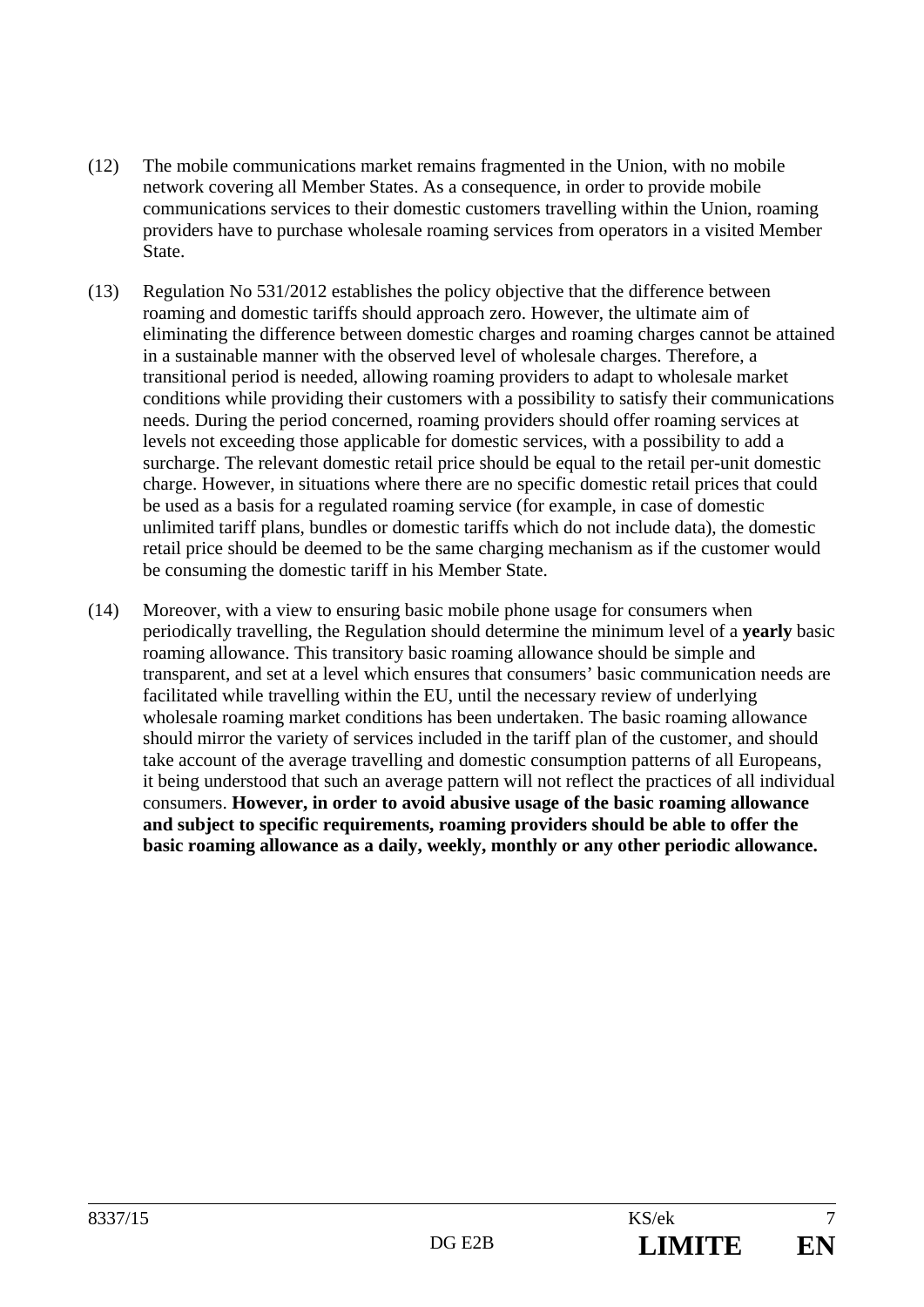- (15) With a view to improving competition in the retail roaming market, Regulation (EU) No 531/2012 requires domestic providers to enable their customers to access regulated voice, SMS and roaming services, provided as a bundle by any alternative roaming provider. Given that the retail roaming regime set out in Articles 6a and 6b of this Regulation is expected to substantially decrease the retail roaming charges set out in Articles 8, 10 and 13 of Regulation (EU) No 531/2012, it would no longer be proportionate to oblige operators to implement this type of separate sale of regulated roaming services. Providers which have already enabled their customers to access regulated voice, SMS and roaming services, provided as a bundle by any alternative roaming provider, may continue to do so. On the other hand, while the basic roaming allowance and the mechanism which limits the surcharge over the domestic retail price provide data roaming customers with certain safeguards against excessive roaming charges, it may not allow roaming customers to confidently replicate the domestic consumption patterns for data roaming services. Given the increasing demand and importance of data roaming services, roaming customers should be provided with alternative ways of accessing data roaming services when travelling. Therefore, the obligation on domestic and roaming providers not to prevent customers from accessing regulated data roaming services provided directly on a visited network by an alternative roaming provider as provided for in Regulation (EU) No 531/2012 should be maintained.
- (16) In accordance with the calling party pays principle mobile customers do not pay for receiving domestic mobile calls, instead the cost of terminating a call in the network of the called party is covered in the retail charge of the calling party. The convergence of mobile termination rates across the Member States should allow for the implementation of the same principle for regulated roaming calls. However, since this is not yet the case, this Regulation allows roaming providers, after the respective basic roaming allowance is exceeded, to charge a retail roaming fee for incoming calls, provided it does not exceed the average maximum wholesale mobile termination rate set across the Union. This is considered to be a transitory regime until the Commission addresses this outstanding issue. In addition, in order to prevent anomalous or abusive usage of regulated roaming calls received, roaming providers may apply appropriate usage policies. These usage policies may include limitations on the volumes of roaming calls received in case those volumes significantly exceed the average volumes of domestic calls received.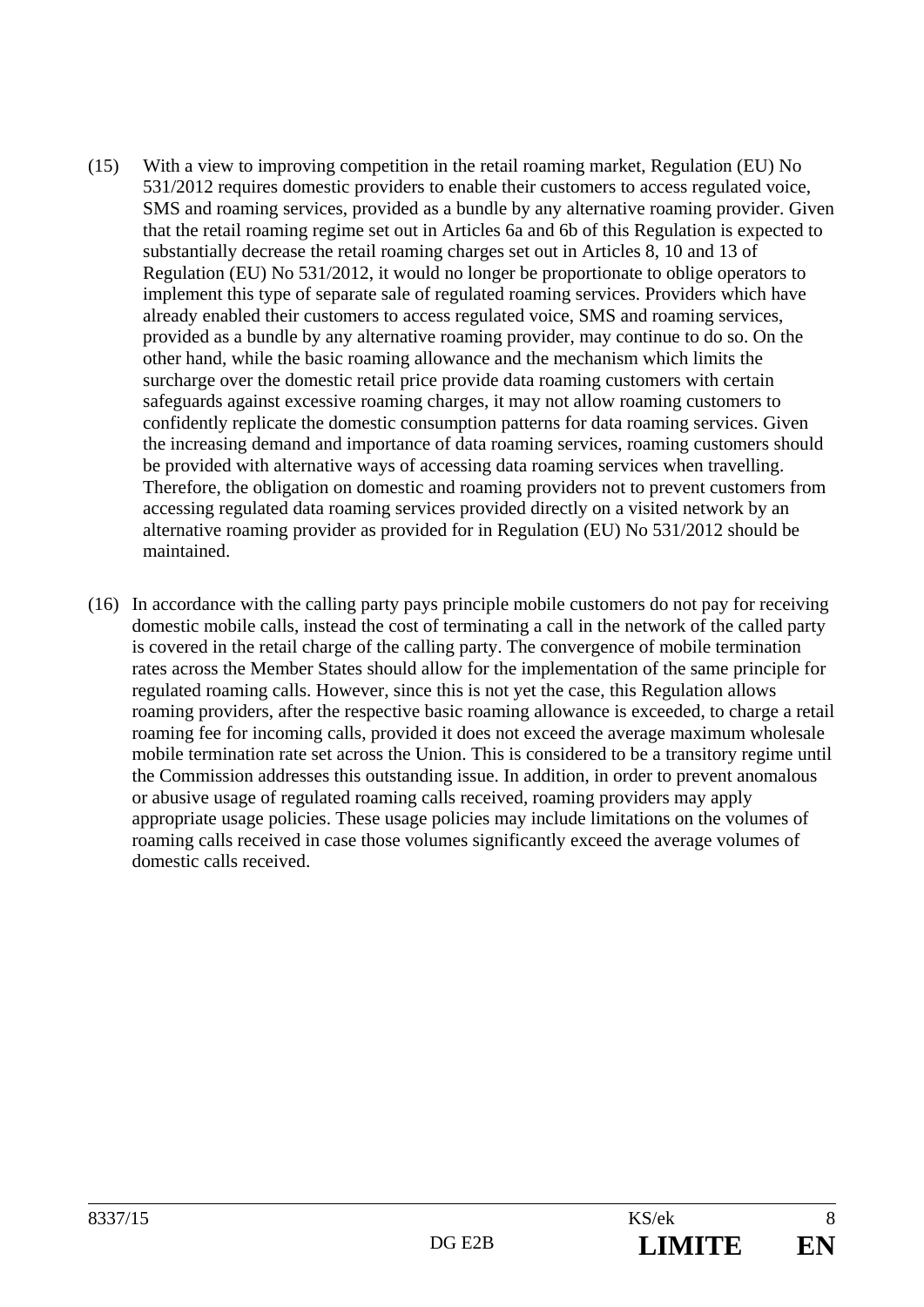# (17) Regulation (EU) No 531/2012 should therefore be amended accordingly.

- (18) This Regulation should constitute a specific measure within the meaning of Article 1(5) of Directive  $2002/21/EC^4$ . Therefore, where providers of Union-wide roaming services make changes to their retail roaming tariffs and to accompanying roaming usage policies in order to comply with the requirements of this Regulation, such changes should not trigger for mobile customers any right under national laws transposing the current regulatory framework for electronic communications to withdraw from their contracts.
- (18a) In order to strengthen the rights of end-users, including the rights of roaming customers, laid down in this Regulation, this Regulation lays down in relation to internet access services and regulated retail roaming services specific information requirements for contracts and specific transparency requirements. It also establishes a complaint mechanism in relation to end-users' right to access open internet. Finally, since this Regulation constitutes a specific measure in relation to the Framework Directive and the Specific Directives<sup>5</sup>, the information and transparency requirements in relation to internet access service and regulated retail roaming services complement those Directives. Those Directives should be without prejudice to this Regulation.
- (19) This Regulation complies with the fundamental rights and observes the principles recognised in particular by the Charter of Fundamental Rights of the European Union, notably the protection of personal data, the freedom of expression and information, the freedom to conduct a business, non-discrimination and consumer protection.

 **4** Directive 2002/21/EC of the European Parliament and of the Council of 7 March 2002 on a common regulatory framework for electronic communications networks and services (Framework Directive) (OJ L 108, 24.4.2002, p. 33).

**<sup>5</sup>** Directive 2002/20/EC of the European Parliament and of the Council of 7 March 2002 on the authorisation of electronic communications networks and services (Authorisation Directive), Directive 2002/19/EC of the European Parliament and of the Council of 7 March 2002 on access to, and interconnection of, electronic communications networks and associated facilities (Access Directive), Directive 2002/22/EC of the European Parliament and of the Council of 7 March 2002 on universal service and users' rights relating to electronic communications networks and services (Universal Service Directive), and Directive 2002/58/EC of the European Parliament and of the Council of 12 July 2002 concerning the processing of personal data and the protection of privacy in the electronic communications sector (Directive on privacy and electronic communications).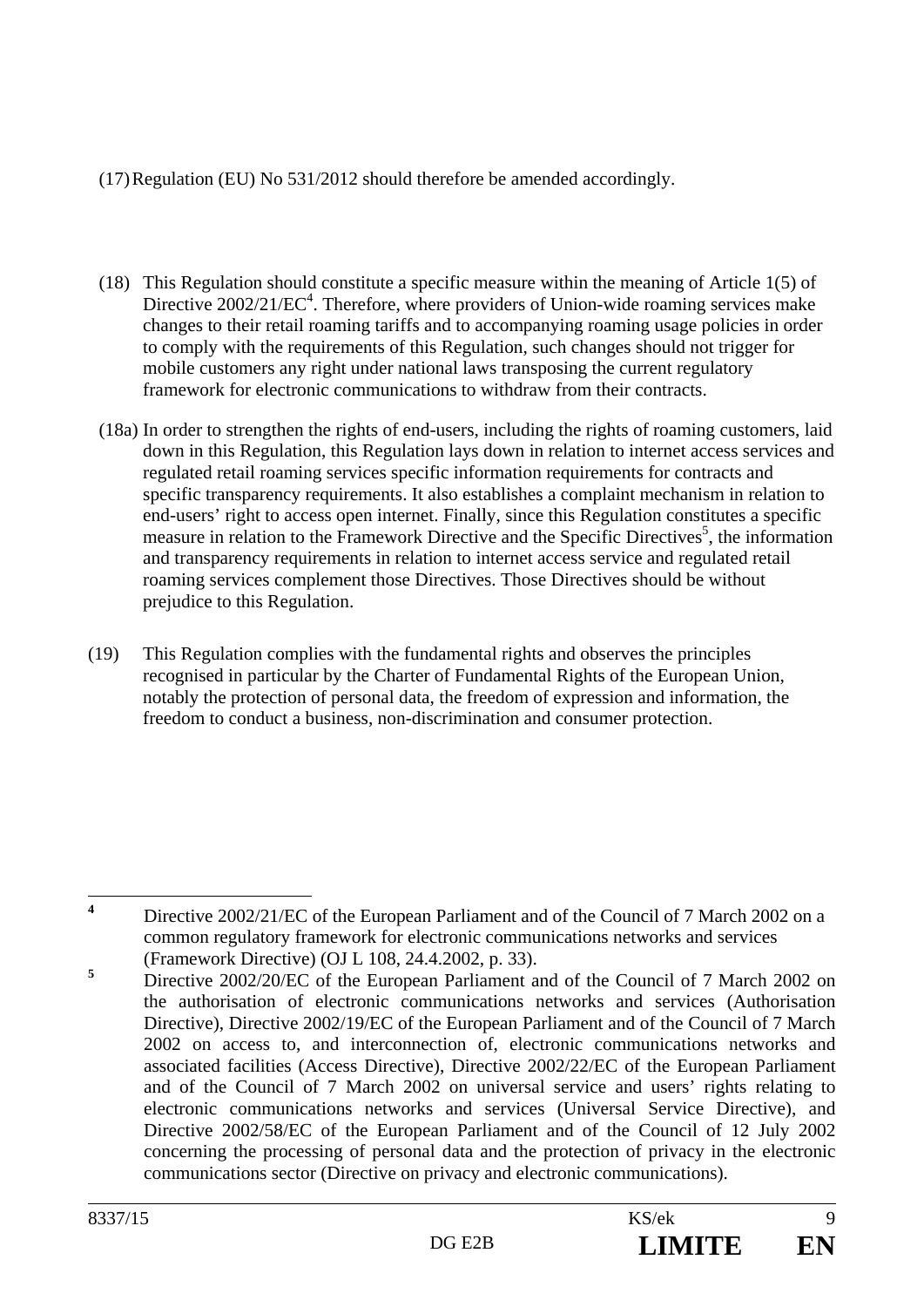(20) Since the objective of this Regulation, namely to establish common rules necessary for safeguarding open internet and decreasing retail roaming charges, cannot be sufficiently achieved by the Member States and can therefore, by reason of its scale and effects, be better achieved at Union level, the Union may adopt measures in accordance with the principle of subsidiarity as set out in Article 5 of the Treaty on European Union. In accordance with the principle of proportionality, as set out in that Article, this Regulation does not go beyond what is necessary in order to achieve that objective.

#### HAVE ADOPTED THIS REGULATION: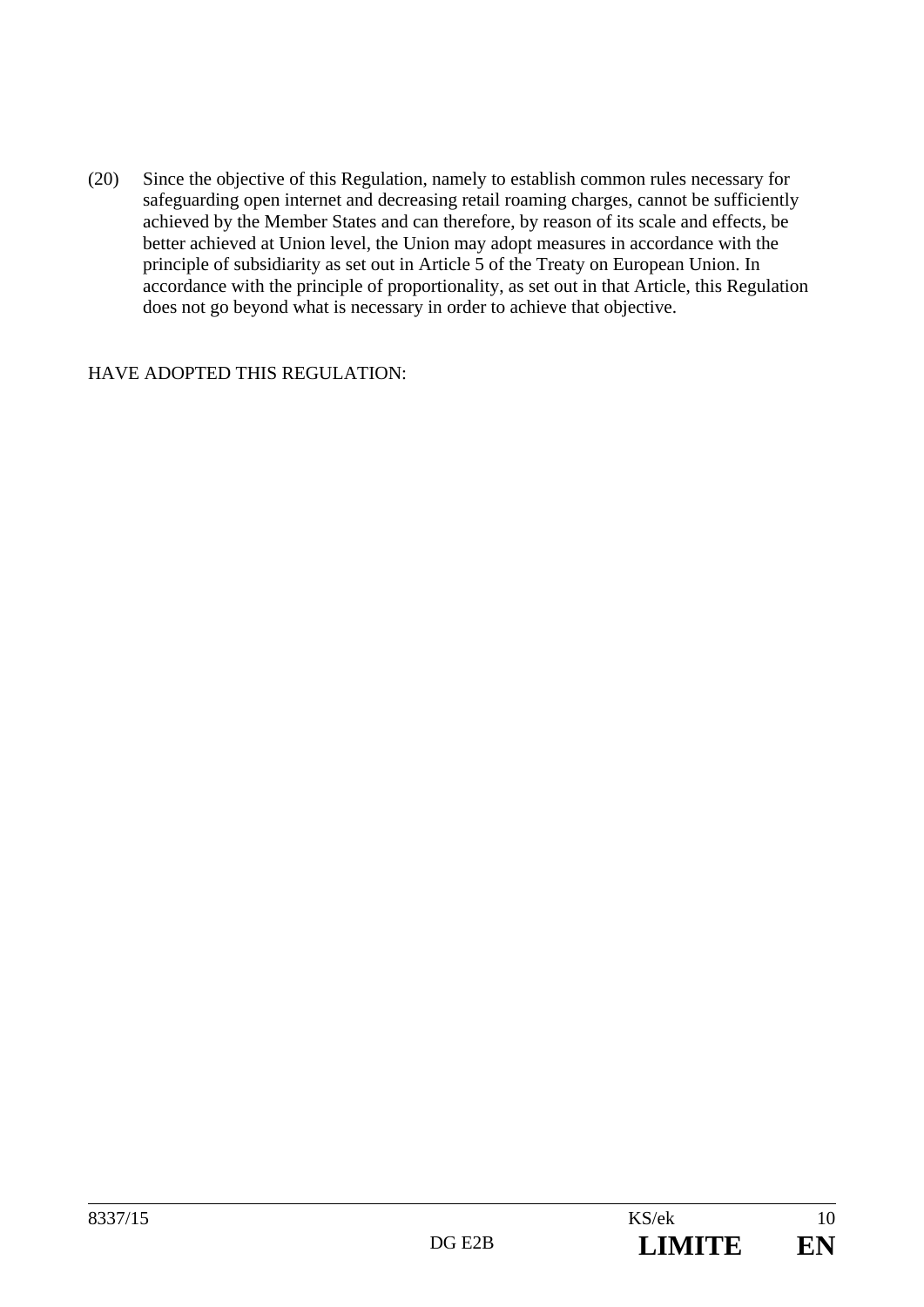# *Article 1 – Objective and scope*

1. This Regulation establishes common rules on open internet access safeguarding related enduser's rights and ensuring non-discriminatory treatment of traffic in provision of internet access services.

2. This Regulation sets up a new retail pricing mechanism which decreases retail charges for Unionwide regulated roaming services with a view to phasing out retail roaming surcharges without distorting home and visited markets.

#### *Article 2 – Definitions*

For the purposes of this Regulation, the definitions set out in Directive 2002/21/EC shall apply.

The following definitions shall also apply:

(1) "internet access service" means a publicly available electronic communications service that provides access to the internet, and thereby connectivity to substantially all end points of the internet, irrespective of the network technology and terminal equipment used;

(2) "provider of electronic communications to the public" means an undertaking providing public electronic communications networks or publicly available electronic communications services.

*Article 3 – Safeguarding of open internet access* 

1. End-users shall have the right to access and distribute information and content, use and provide applications and services and use terminal equipment of their choice, irrespective of the end-user's or provider's location or the location, origin or destination of the service, information or content, via their internet access service in accordance with this Article.

2. Providers of internet access services and end-users may agree on commercial and technical conditions and characteristics of internet access services, such as price, volume and speed. Such agreements, and any commercial practices conducted by providers of internet access services, shall not limit the exercise of the right of end-users set out in paragraph 1.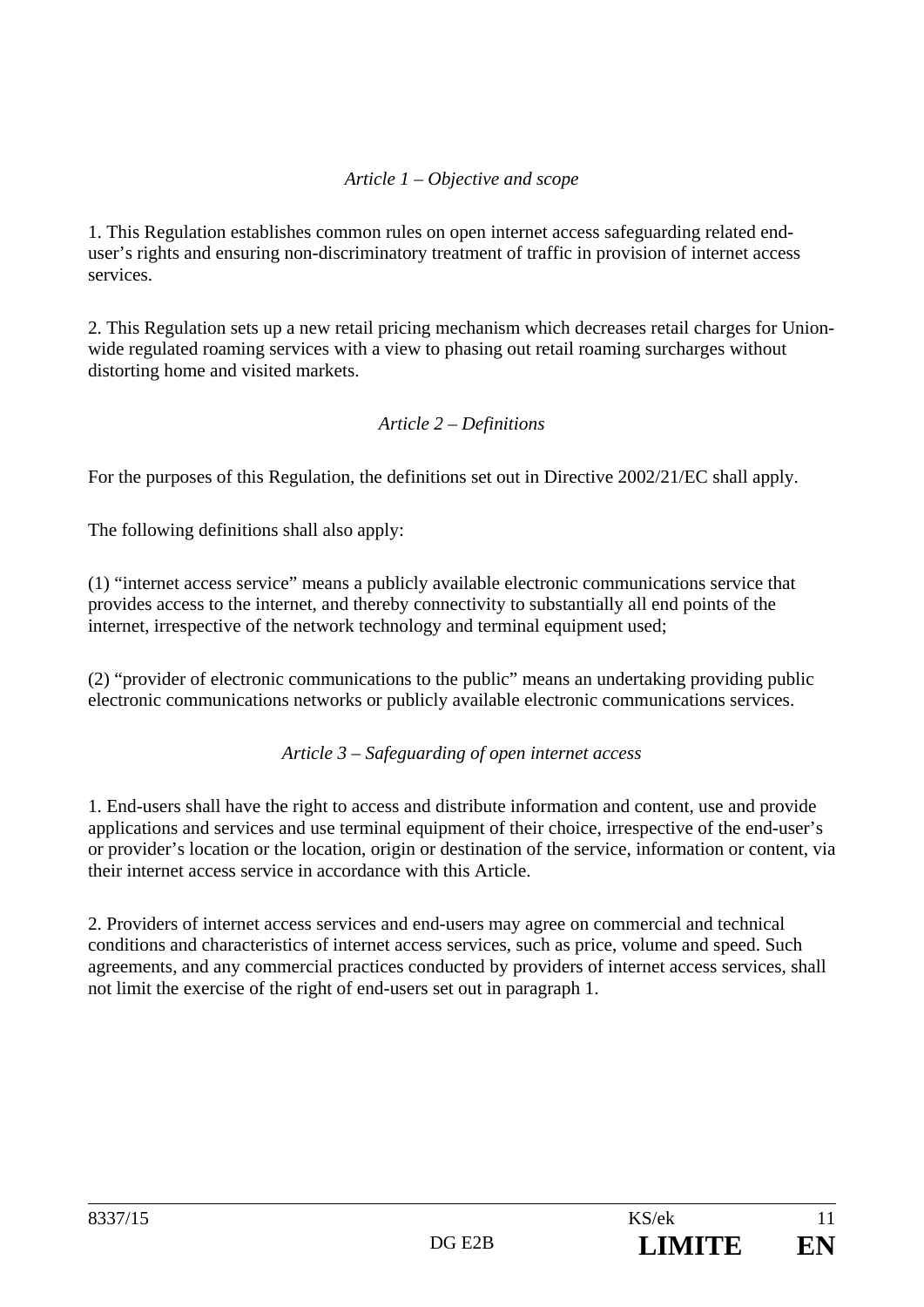3. Providers of electronic communications to the public, including providers of internet access services, shall be free to enter into agreements with end-users, including providers of content, applications and services to deliver a service other than internet access services, which requires a specific level of quality. Providers of electronic communications to the public, including providers of internet access services, shall ensure that sufficient network capacity is available so that the availability and quality of internet access services for other end-users are not impaired in a material manner.

4. Subject to this paragraph, providers of internet access services shall equally treat equivalent types of traffic when providing internet access services.

Providers of internet access services may implement traffic management measures. Such measures shall be transparent, non-discriminatory, proportionate and shall not constitute anti-competitive behaviour. When implementing these measures, providers of internet access services shall not block, slow down, alter, degrade or discriminate against specific content, applications or services, except as necessary, and only for as long as necessary, to:

a) comply with legal obligations to which the internet access service provider is subject;

b) preserve the integrity and security of the network, services provided via this network, and the end-users' terminal equipment;

c) prevent pending network congestion and mitigate the effects of exceptional or temporary network congestion, provided that equivalent types of traffic are treated equally;

d) prevent transmission of unsolicited communication within the meaning of Article 13 of Directive 2002/58/EC6 or implement parental control measures**,** subject to a prior explicit consent of the enduser. The end-user shall be given the possibility to withdraw this consent at any time.

The legal obligations referred to in point (a) shall be laid down in Union legislation or national legislation, in compliance with Union law, or in measures giving effect to such Union or national legislation, including orders by courts or public authorities vested with relevant powers.

5. Traffic management measures may only entail processing of personal data that is necessary and proportionate to achieve the objectives of paragraph  $4(a-d)$ . Such processing shall be carried out in accordance with Directive 95/46. Traffic management measures shall also comply with Directive 2002/58.

 **6** Directive 2002/58/EC of the European Parliament and of the Council of 12 July 2002 concerning the processing of personal data and the protection of privacy in the electronic communications sector (Directive on privacy and electronic communications) (OJ L 201 , 31.07.2002, p. 37).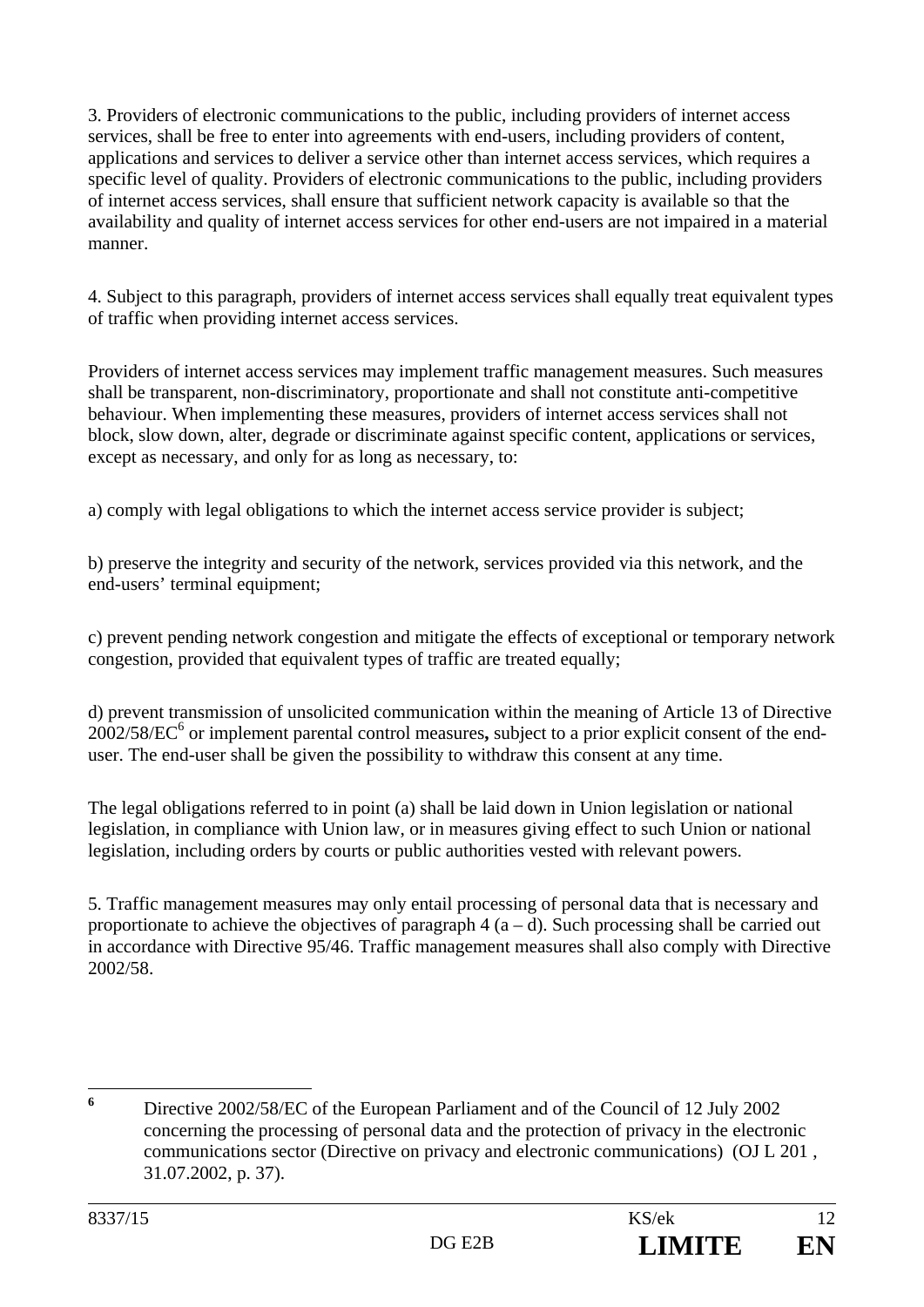6. Paragraph 1 is without prejudice to Union law or national law, in compliance with Union law, related to the lawfulness of the information, content, application or services.

# *Article 4 – Safeguards for quality of service and the availability of internet access services*

1. National regulatory authorities shall closely monitor and ensure compliance with Article 3, and shall promote the continued availability of internet access services at levels of quality that reflects advances in technology. For those purposes national regulatory authorities may impose technical characteristics and minimum quality of service requirements. National regulatory authorities shall publish reports on an annual basis regarding their monitoring and findings, and provide those reports to the Commission and BEREC.

2. Providers of electronic communication services to the public, including providers of internet access services, shall make available, at the request of the national regulatory authority, information about how their network traffic and capacity are managed, as well as justifications for any traffic management measures applied. Article 5 of the Framework Directive shall apply, mutatis mutandis, in respect of the provision of information under this Article.

2a. Providers of internet access services shall ensure that a contract which includes an internet access service shall specify the following information:

(a) information on how traffic management measures applied by that provider could impact on internet access service quality;

(b) a clear and comprehensible explanation as to how any volume limitation, speed and other quality of service parameters may in practice have an impact on internet access services, in particular the use of content, applications and services.

Providers of internet access services shall publish the information referred to in first subparagraph.

2b. Providers of internet access services shall put in place transparent, simple and efficient procedures to address complaints of end-users relating to rights and obligations under Article 3.

3. No later than nine months after this Regulation enters into force, in order to contribute to the consistent application of this Regulation, BEREC shall, after consulting stakeholders and in close cooperation with the Commission, lay down guidelines for the implementation of the obligations of national competent authorities under this Article, including with respect to the application of traffic management measures set out in Article 3(4) and for monitoring of compliance.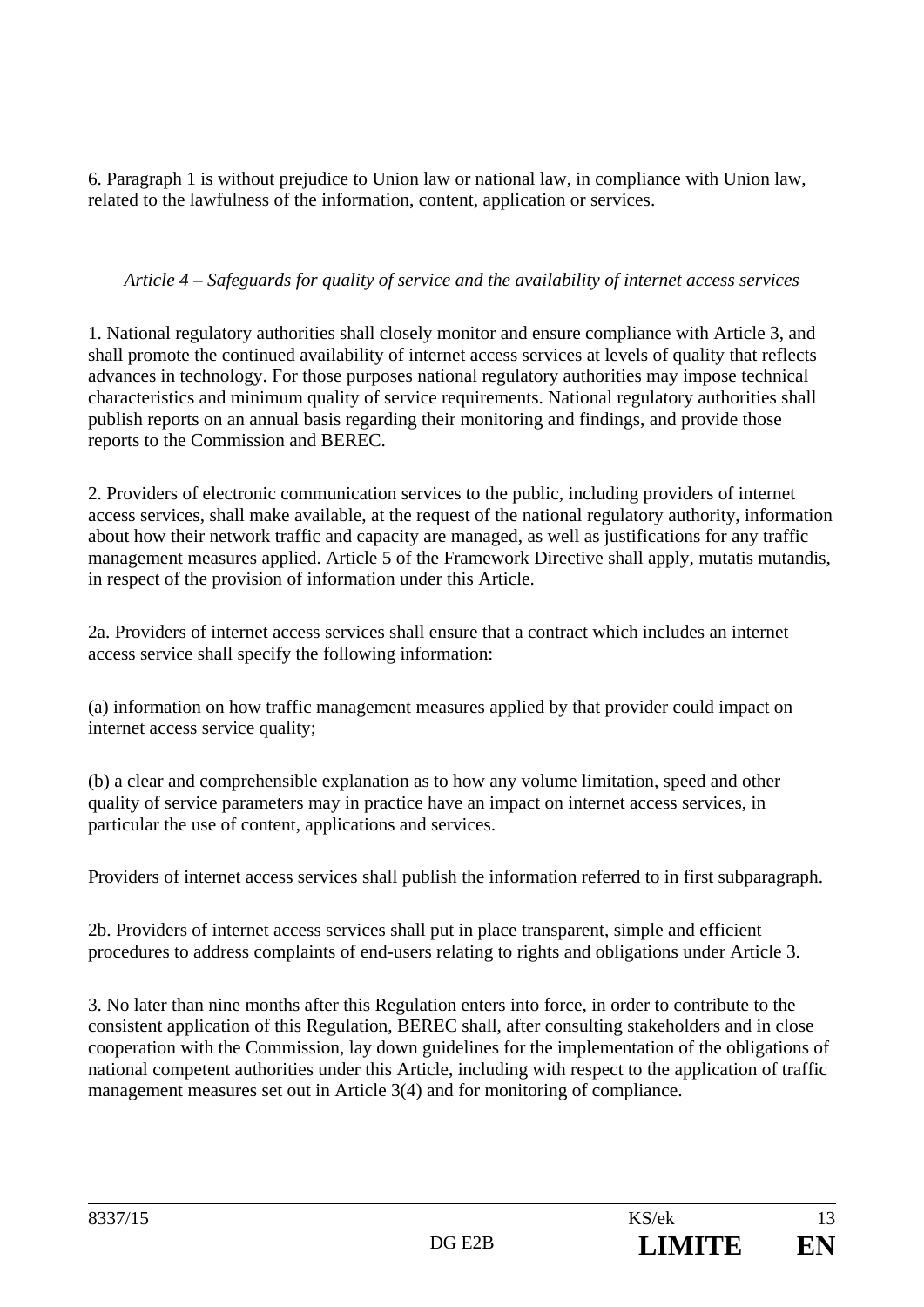# *Article 5 – Penalties*

Member States shall lay down the rules on penalties applicable to infringements of the provisions in Articles 3 and 4 and shall take all measures necessary to ensure that they are implemented. The penalties provided for must be effective, proportionate and dissuasive. Member States shall notify those provisions to the Commission by 30 April 2016 at the latest and shall notify it without delay of any subsequent amendment affecting them.

#### *Article 6 – Amendments to Regulation (EU) No 531/2012*

Regulation (EU) No 531/2012 is amended as follows:

- (1) In Article 1, paragraph 7 is deleted.
- (2) In Article 2, paragraph 2 is amended as follows:
	- a) points (i), (l) and (n) are deleted;
	- b) the following points are added:
		- (r) *"domestic retail price" means roaming provider's retail per unit domestic charge applicable to calls made and SMS sent (both originated and terminated on different public communications networks within the same Member State), and to data consumed by a customer. In case there is no specific domestic retail price per unit, the domestic retail price shall be deemed to be the same charging mechanism as if the customer would be consuming the domestic tariff in his Member State;*
		- (s) *"basic roaming allowance" means a certain number of minutes of regulated roaming voice calls made and received, a certain number of regulated roaming SMS sent and a certain amount of megabytes of regulated data roaming services, which the roaming provider must offer to its roaming customers for a certain number of not necessarily consecutive days per calendar year at a price which shall not exceed the respective domestic retail price;*
		- (t) *"separate sale of regulated retail data roaming services" means the provision of regulated data roaming services provided to roaming customers directly on a visited network by an alternative roaming provider*.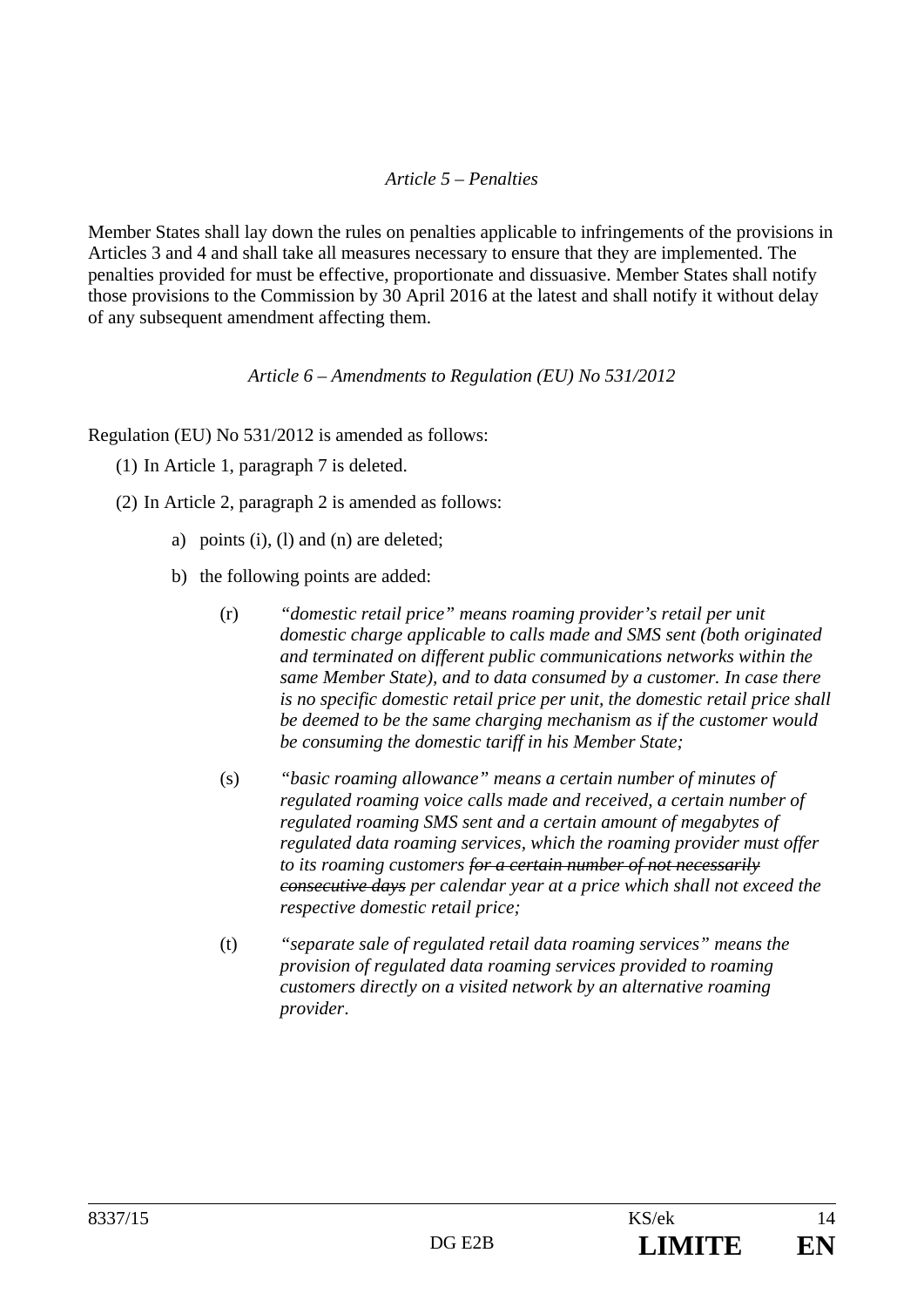- (3) Article 4 is amended as follows:
	- (a) the title of Article 4 is replaced by the following:

Separate sale of regulated retail *data* roaming services.

- (b) paragraph 1, the first subparagraph is deleted;
- (c) paragraphs 4 and 5 are deleted.
- (4) Article 5 is amended as follows:
	- (a) the title of Article 5 is replaced by the following:

Implementation of separate sale of regulated retail *data* roaming services.

(b)paragraph 1 is replaced by the following:

Domestic providers shall implement the *obligation related to* separate sale of regulated retail *data* roaming services provided for in Article 4 so that roaming customers can use separate regulated *data* roaming services. Domestic providers shall meet all reasonable requests for access to facilities and related support services relevant for the separate sale of regulated retail *data* roaming services. Access to those facilities and support services that are necessary for the separate sale of regulated *data* roaming services, including user authentication services, shall be free of charge and shall not entail any direct charges to roaming customers.

(c) paragraph 2 is replaced by the following:

In order to ensure consistent and simultaneous implementation across the Union of the separate sale of regulated retail *data* roaming services, the Commission shall, by means of implementing acts and after having consulted BEREC, adopt detailed rules on a technical solution for the implementation of the separate sale of regulated retail *data* roaming services. Those implementing acts shall be adopted in accordance with the examination procedure referred to in Article 6(2).

(d) in paragraph 3, the introduction is amended as follows:

The technical solution to implement the separate sale of regulated retail *data* roaming services shall meet the following criteria:

(5) Articles 8, 10 and 13 are deleted and replaced as follows: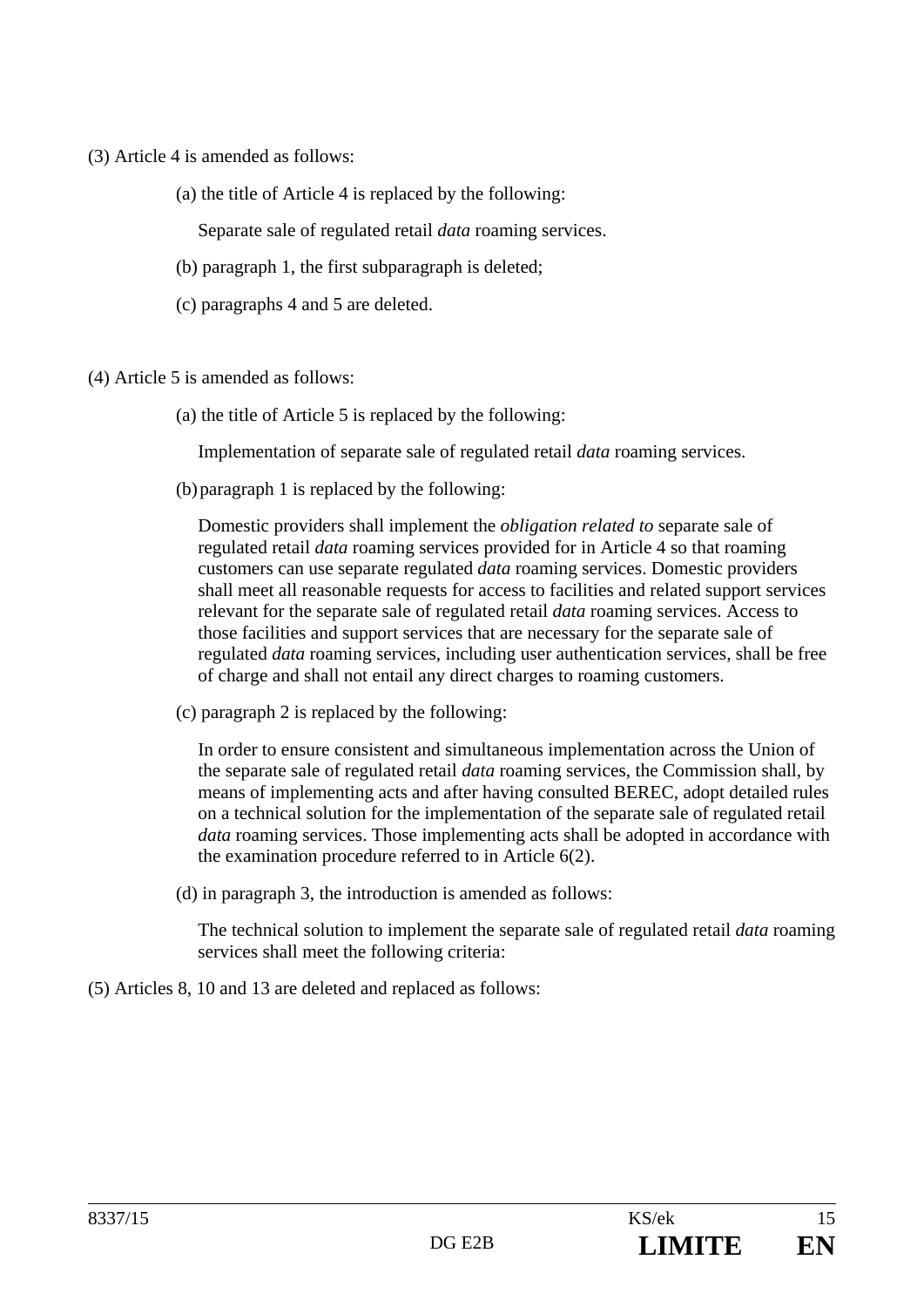### *Article 6a*

### *Retail roaming charges*

*1. Roaming providers shall include in all tariff plans containing regulated roaming services a basic roaming allowance referred to in Article 6b(1). For consumption within the basic allowance, roaming providers may not levy any surcharge in comparison to the domestic retail price for mobile communications services on roaming customers in any Member State for any regulated roaming call made or received, for any regulated roaming SMS/MMS message sent and for any regulated data roaming services used, nor any general charge to enable the terminal equipment or service to be used abroad.* 

*2. Without prejudice to the third subparagraph, if roaming providers apply a surcharge for the consumption of regulated roaming services in excess of the basic roaming allowance, it shall meet the following requirements:* 

- *(a) the surcharge applied for regulated roaming calls made, regulated roaming SMS messages sent and regulated data roaming services shall not exceed the maximum wholesale charges provided for in Articles 7(2), 9(1) and 12(1), respectively.*
- *(b) the surcharge applied for regulated roaming calls received shall not exceed the weighted average of maximum mobile termination rates across the Union set out in accordance with paragraph 3.*

*Roaming providers may implement usage policies necessary to prevent anomalous or abusive usage of calls received.* 

*Roaming providers shall not apply any surcharge to a regulated roaming SMS message received or to a roaming voicemail message received. This shall be without prejudice to other applicable charges such as those for listening to such messages.* 

*Roaming providers shall charge roaming calls made and received on a per second basis. Roaming providers may apply an initial minimum charging period not exceeding 30 seconds to calls made. Roaming providers shall charge its customers for the provision of regulated data roaming services on a per-kilobyte basis, except for Multimedia Messaging Service (MMS) messages which may be charged on a per-unit basis.* 

*This paragraph shall not preclude offers which provide roaming customers, for a per diem or any other fixed periodic charge, a certain volume allowance consistent with ordinary domestic usage and typical travel periods provided that the amount of the consumption of the full amount of the volume included in the offer leads to a unit price per regulated roaming calls made, calls received, SMS messages sent and data roaming services which does not exceed the respective domestic retail price and the maximum surcharge as set out in the first subparagraph.*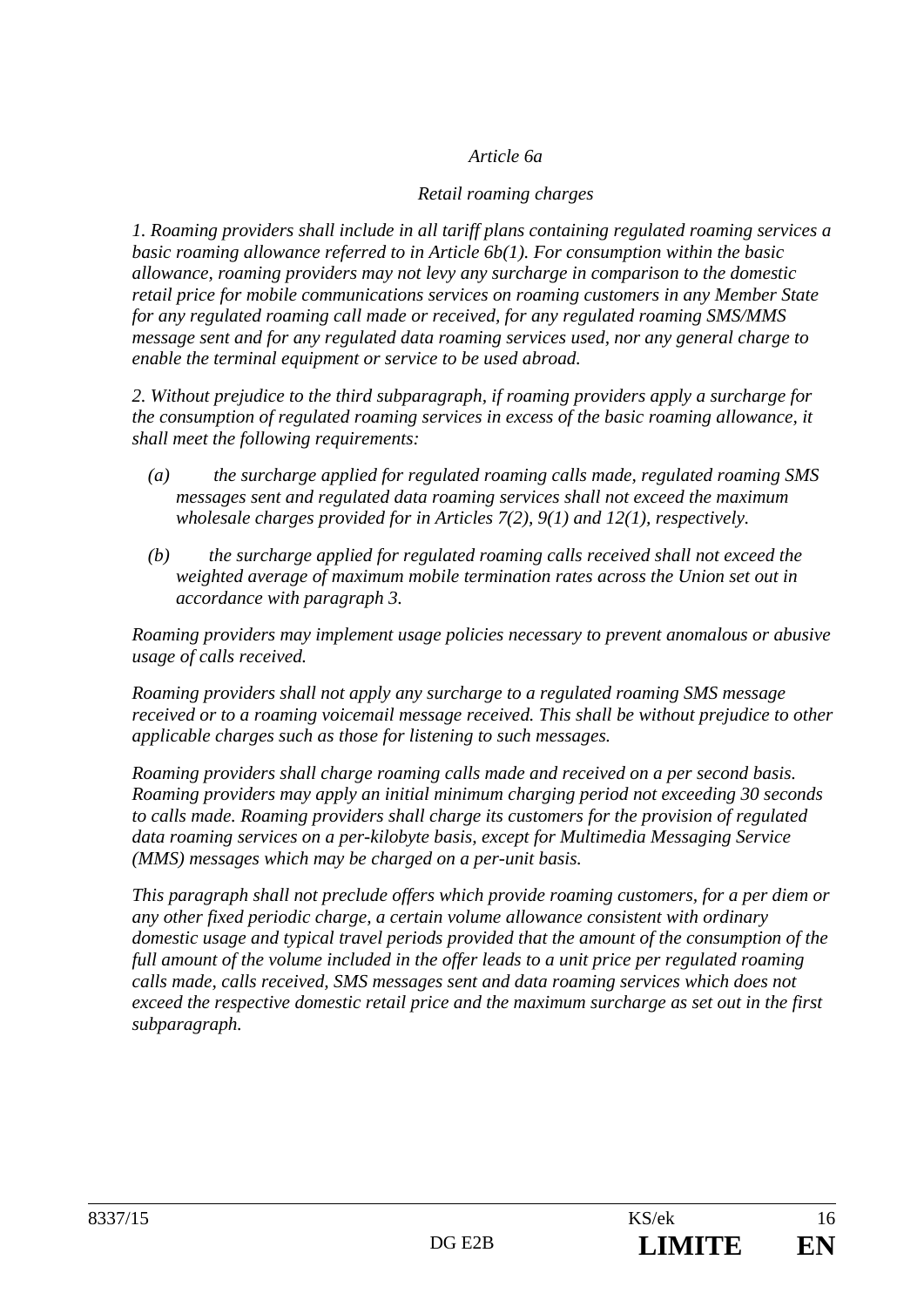*3. By 1 January 2016, BEREC shall set out the weighted average of maximum mobile termination rates referred to in point (b) of paragraph 2 on the basis of (i) the maximum level of mobile termination rates imposed in the market for wholesale voice call termination on individual mobile networks by the national regulatory authorities in accordance with Articles 7 and 16 of the Framework Directive and Article 13 of Directive 2002/19/EC, and (ii) total number of subscribers in Member States. At the request from BEREC, national regulatory authorities shall communicate to BEREC the information referred to in (ii). BEREC shall review the average of maximum mobile termination rates set out in accordance with this Article every year from the date of application of this Regulation.*

*Decisions taken by the Board of Regulators of BEREC for the purposes of this paragraph may be subject of proceedings before the Court of Justice of the European Union.* 

*4. Roaming providers may offer and roaming customers may deliberately choose a roaming tariff other than the one set out in paragraphs 1 and 2, by virtue of which roaming customers benefit from a different tariff for regulated roaming service than they would have been accorded in the absence of such a choice. The roaming provider shall remind those roaming customers of the nature of the roaming advantages which would thereby be lost.* 

*Without prejudice to the previous subparagraph, roaming providers shall apply the tariff set out in paragraphs 1 and 2 to all existing and new roaming customers automatically.* 

*When roaming customers deliberately choose to switch from or back to the tariff set out in paragraphs 1 and 2, any switch shall be made within one working day of receipt of the request and shall be free of charge. Roaming providers may delay a switch until the previous roaming tariff has been effective for a minimum specified period not exceeding two months.* 

*5. Roaming providers shall ensure that a contract which includes any type of regulated retail roaming service shall specify the main characteristics of that regulated retail roaming service provided, including in particular:* 

*(a) the specific tariff plan or tariff plans and, for each such tariff plan, the types of services offered, including the volumes of communications;* 

*(b) any restrictions, including the basic roaming allowance, imposed on the consumption of regulated retail roaming services provided at the applicable domestic price level. The information on the basic roaming allowance shall include the volume of the allowance and the availability in the number of days, and the charges which apply in excess of the basic roaming allowance within the EU (in the currency of the home bill provided by the customer's domestic provider).* 

*Roaming providers shall publish the information referred to in first subparagraph.*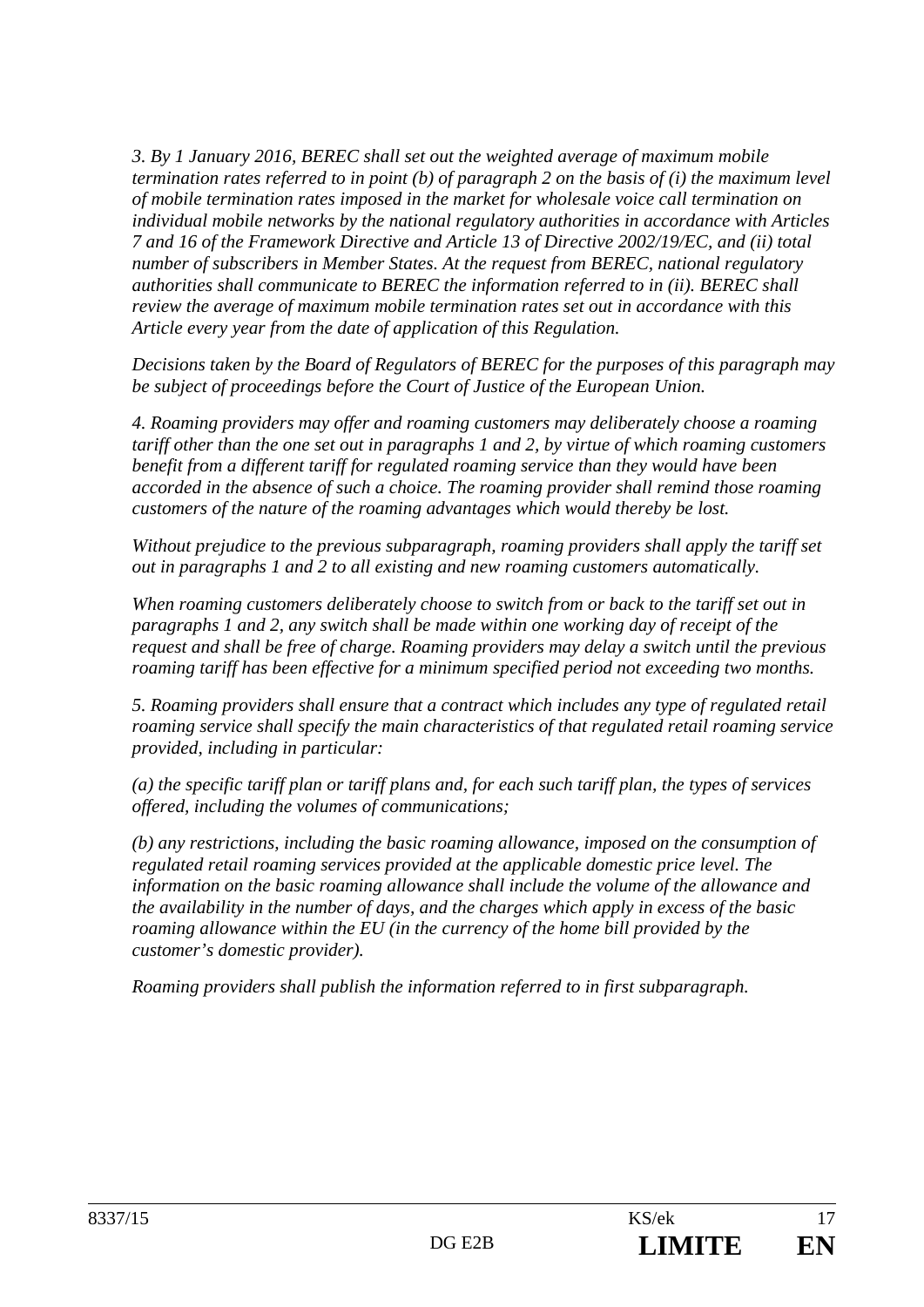#### *Article 6b*

#### *Basic roaming allowance*

*1. The basic roaming allowance shall be available at minimum for 7 days per calendar year and shall allow a minimum daily yearly consumption of 50 minutes of regulated roaming voice calls made, 50 minutes of regulated roaming voice calls received, 50 regulated roaming SMS messages sent and 100 megabytes of regulated data roaming services.* 

*In order to prevent abusive usage of the basic roaming allowance, roaming providers may offer the basic roaming allowance as a daily, weekly, monthly or any other periodic allowance, provided that the following requirements are met:* 

- *a) the sum of these periodic allowances in a calendar year shall not be lower than the minimum yearly consumption set out in the first subparagraph, and*
- *b) the consumption limits set out by the roaming provider for a chosen period other than a calendar year shall ensure a roaming customer's basic communication needs.*

*By 1 January 2016 and in order to contribute to a consistent application of the second subparagraph of this paragraph, BEREC shall, after consulting stakeholders and in close cooperation with the Commission, lay down guidelines on the basic roaming allowance offered by roaming providers as a periodic allowance for a period shorter than a calendar year.* 

*2. Roaming providers shall publish and include in their contracts detailed quantified information on how the basic roaming allowance is applied, by reference to its main pricing or volume parameters.* 

(6) In Article 14, paragraphs 1 and 3 are replaced as follows:

1. To alert roaming customers to the fact that they *may* be subject to roaming charges when making or receiving a call or when sending an SMS message, each roaming provider shall, except when the customer has notified the roaming provider that he does not require this service, provide the customer, automatically by means of a Message Service, without undue delay and free of charge, when he enters a Member State other than that of his domestic provider, with basic personalised pricing information on the roaming charges (including VAT) that apply to the making and receiving of calls and to the sending of SMS messages by that customer in the visited Member State.

That basic personalised information shall include *information on the basic roaming allowance (volume and availability in number of days) and on the charges which apply in excess of the basic roaming allowance within the EU* (in the currency of the home bill provided by the customer's domestic provider) to which the customer may be subject under his tariff scheme for: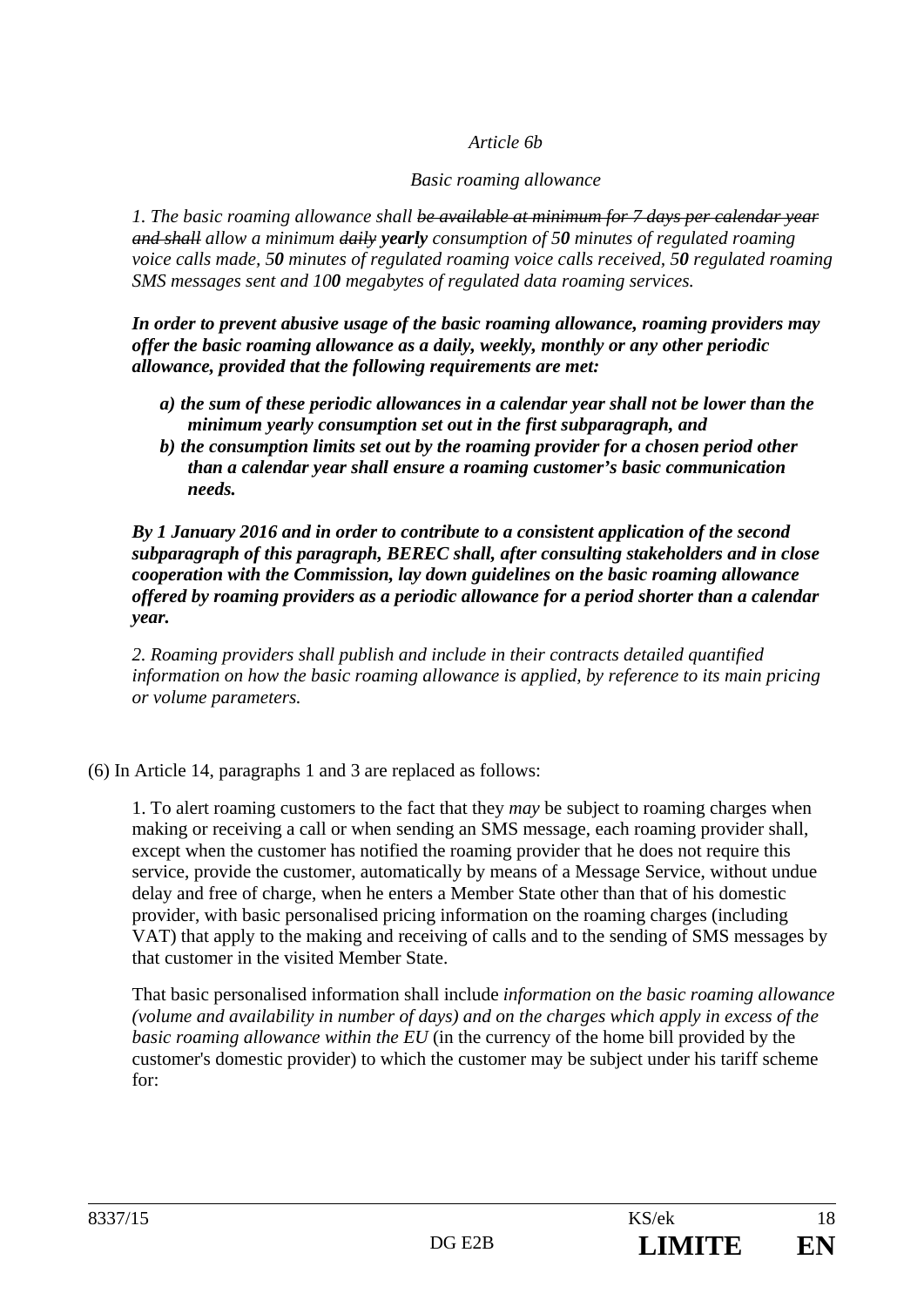(a) making regulated roaming calls within the visited Member State and back to the Member State of his domestic provider, as well as for regulated roaming calls received; and

(b) sending regulated roaming SMS messages while in the visited Member State.

# *[Subparagraphs 3-5 unchanged]*

The first, second, fourth and fifth subparagraphs, *with exception of the reference to the basic roaming allowance therein,* shall also apply to voice and SMS roaming services used by roaming customers travelling outside the Union and provided by a roaming provider.

3. Roaming providers shall provide all users with full information on applicable roaming charges, when subscriptions are taken out. They shall also provide their roaming customers with updates on applicable roaming charges without undue delay each time there is a change in these charges.

They shall send a reminder at reasonable intervals thereafter to all customers who have opted for another tariff*.*

#### (7) In Article 15, paragraphs 2 and 6 are replaced as follows:

2. An automatic message from the roaming provider shall inform the roaming customer that the latter is *using regulated data roaming services and provide basic personalised information on the basic roaming allowance (volume and availability in number of days) and on the charges which apply in excess of the basic roaming allowance* (in the currency of the home bill provided by the customer's domestic provider), expressed in price per megabyte, applicable to the provision of regulated data roaming services to that roaming customer in the Member State concerned, except where the customer has notified the roaming provider that he does not require that information.

*The basic personalised information* shall be delivered to the roaming customer's mobile device, for example by an SMS message, an e-mail or a pop-up window on the mobile device, every time the roaming customer enters a Member State other than that of his domestic provider and initiates for the first time a data roaming service in that particular Member State. It shall be provided free of charge at the moment the roaming customer initiates a regulated data roaming service, by an appropriate means adapted to facilitate its receipt and easy comprehension.

#### *[Subparagraph 3 unchanged]*

6. This Article, with the exception of paragraph 5 *and of the reference to the basic roaming allowance in paragraph 2*, and subject to the second and third subparagraph of this paragraph, shall also apply to data roaming services used by roaming customers travelling outside the Union and provided by a roaming provider.

*[Subparagraphs 2 and 3 unchanged]*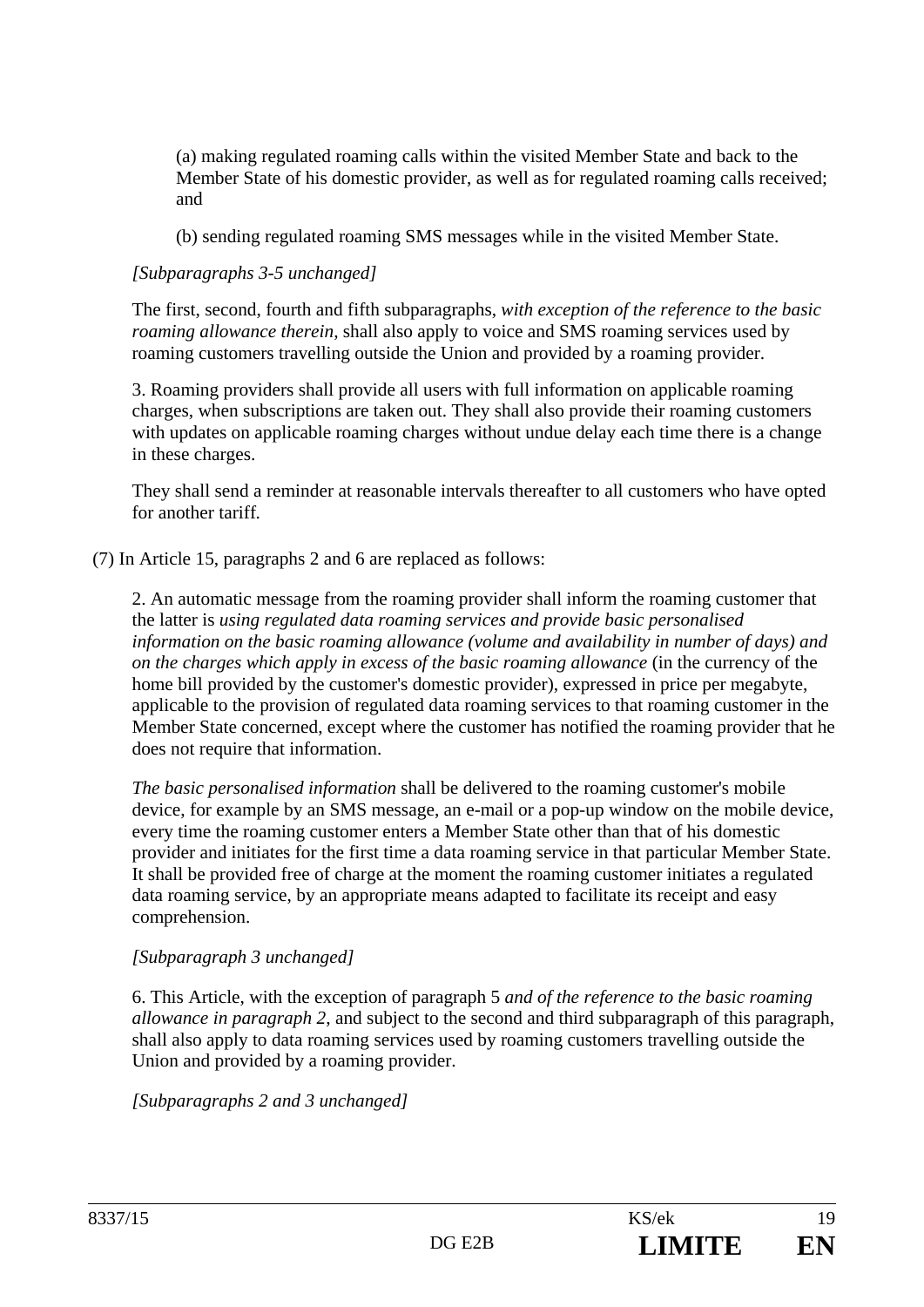(8) Article 16 is amended as follows:

a) in the first paragraph, the following subparagraph is added:

*National regulatory authorities shall monitor in particular whether roaming providers availing of Article 6a(4) engage in business practices which amount to circumvention of Articles 6a and 6b.* 

b) paragraph 2 is replaced by the following:

*National regulatory authorities shall make up-to-date information on the application of this Regulation, in particular Articles 6a, 6b, 7, 9, and 12 publicly available in a manner that enables interested parties to have easy access to it.* 

(9) Article 19 is replaced by the following:

*1. Upon entry into force of this Regulation, the Commission shall initiate a review of the wholesale roaming market with a view to assessing measures necessary, if any, to ensure phasing out of retail roaming surcharges. The Commission shall review, inter alia, the degree of competition in national wholesale markets, and in particular assess the level of wholesale costs incurred and wholesale charges applied, and the competitive situation of operators with limited geographic scope, including the effects of commercial agreements on competition as well as the ability of operators to take advantage of economies of scale. The Commission shall also assess the competition developments in the retail roaming markets. In particular, the review shall take into account the extent to which roaming providers have supplemented the basic roaming allowance, also in light of the BEREC assessment referred to paragraph 5, and the development of the level of the roaming surcharges.* 

*2. The Commission shall, by 31 December 2017, after a public consultation, report to the European Parliament and the Council on the findings of the review referred to in paragraph 1.* 

*3. If the report referred to in paragraph 2 shows that there is no level playing field between roaming providers and consequently that there is a need to amend wholesale roaming charges or to provide for another solution to address the issues identified at wholesale level with a view to phase out retail roaming surcharges, the Commission shall, after consulting BEREC, make appropriate legislative proposals to the European Parliament and the Council to address this situation.* 

4. In addition, the Commission shall submit a report to the European Parliament and the Council every two years after the report referred to in paragraph 2. Each report shall include a summary of the monitoring of the provision of roaming services in the Union and an assessment of the progress towards achieving the objectives of this Regulation.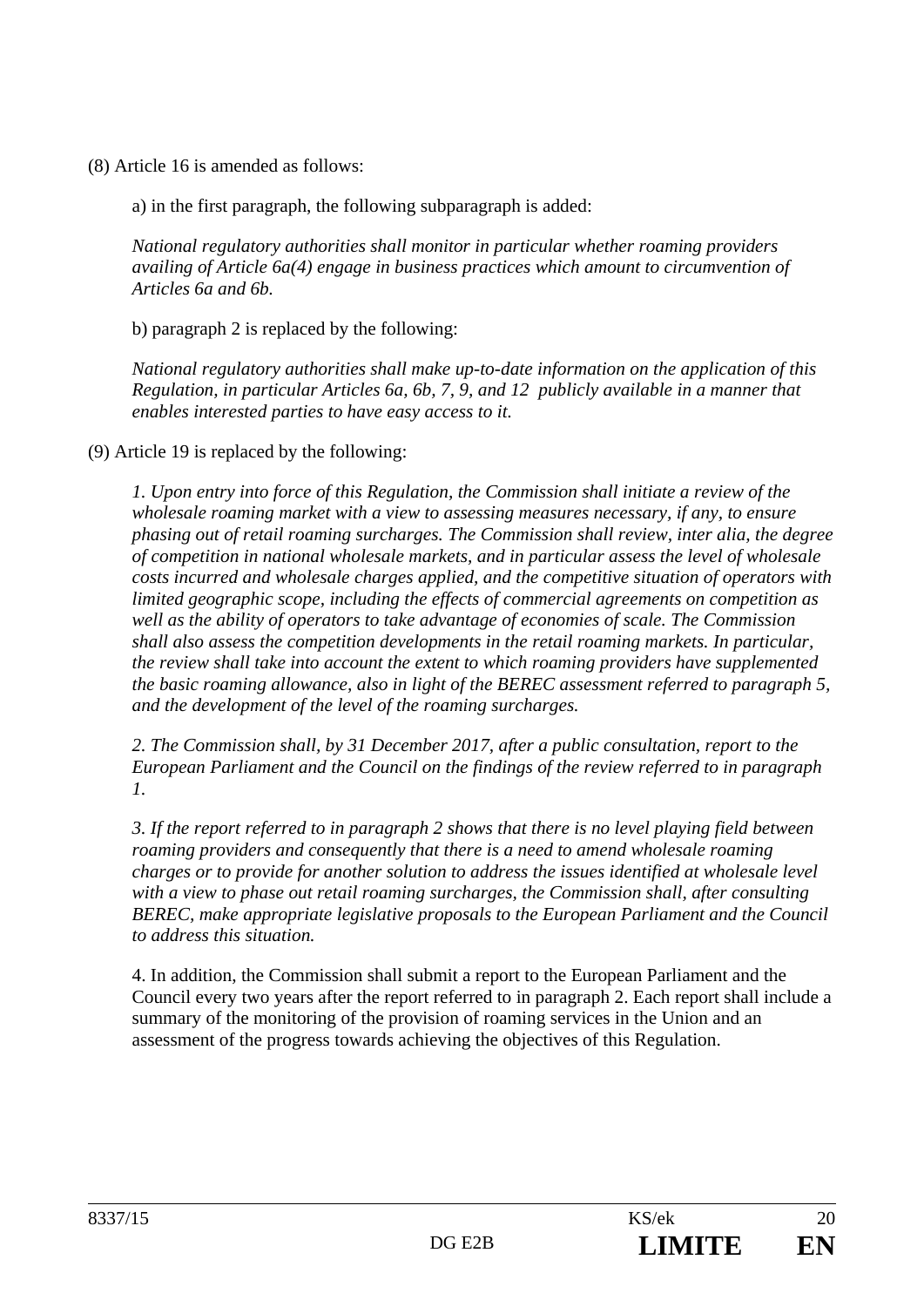5. In order to assess the competitive developments in the Union-wide roaming markets, BEREC shall regularly collect data from national regulatory authorities on the development of retail and wholesale charges for regulated voice, SMS and data roaming services. Those data shall be notified to the Commission at least twice a year. The Commission shall make them public.

*On the basis of collected data, BEREC shall also report regularly on the evolution of pricing and consumption patterns in the Member States both for domestic and roaming services and the evolution of actual wholesale roaming rates for unbalanced traffic between roaming providers. BEREC shall annually publish information on market developments and provide their assessment on how these developments might affect the volume and availability of the basic roaming allowance.* 

BEREC shall also annually collect information from national regulatory authorities on transparency and comparability of different tariffs offered by operators to their customers. The Commission shall make those data and findings public.

# *Article 7 – Review clause*

The Commission shall review articles 3, 4 and 5 of this Regulation and report to the European Parliament and the Council. The first report shall be submitted no later than 30 June 2018. Subsequent reports shall be submitted every four years thereafter. The Commission shall, if necessary, submit appropriate proposals with a view to amending this Regulation.

# *Article 8 – Entry into force*

1. This Regulation shall enter into force on the twentieth day following that of its publication in the Official Journal of the European Union.

2. It shall apply from 30 April 2016, except for the following:

(a) point (c) of Article 6(4) which shall apply from the date of entry into force of this Regulation.

(b) Article 6(5), (6) and (7) shall apply to contracts, which include regulated roaming services and which were concluded before the date of entry into force of this Regulation, from 31 October 2016.

3. The provisions of Regulation 1203/2012 related to the technical modality for the implementation of accessing local data roaming services on a visited network shall continue to apply for the purposes of separate sale of retail regulated data roaming services until the adoption of the implementing act referred to in point (c) of Article 6(4) of this Regulation.